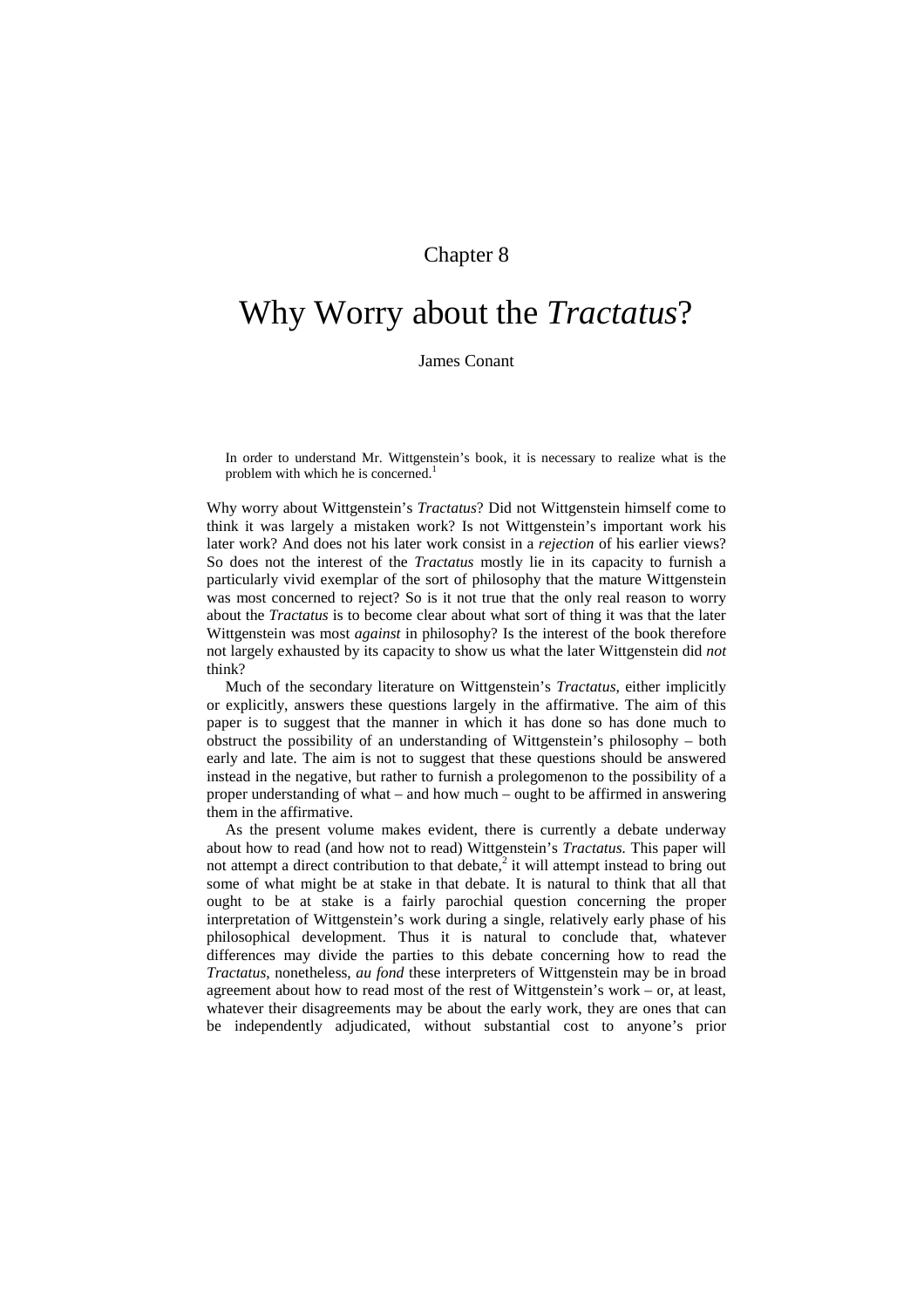commitments concerning how one ought to read the later work. One burden of this paper is to suggest that this is mistaken – that issues parallel to those which arise in the interpretation of the *Tractatus* arise in connection with the interpretation of Wittgenstein's later work as well.

 Even though, as stated above, much of the secondary literature on Wittgenstein's *Tractatus* either implicitly or explicitly answers the questions with which this paper begins largely in the affirmative, nonetheless it is customary for it also to acknowledge that there are important *continuities* in Wittgenstein's philosophy. So a different way of putting the question of this paper is as follows: how are these continuities to be conceived? How are we to hold together, in a single unitary account of the development of Wittgenstein's thought, that which he was most concerned to root out and reject in his early philosophy with that in it which he was most concerned to retain and refine?

 This is therefore a paper about how to begin to think about the possible continuities and discontinuities in Wittgenstein's philosophy – and hence about where many commentators on Wittgenstein's work think the continuities are to be sought and about where else one might look for them. In what follows, I will attempt to lay bare some of the central exegetical assumptions common to certain standard readings of Wittgenstein's writings at three different stages of his career: the *Tractatus*, the private language sections of *Philosophical Investigations*, and *On Certainty*. This exercise requires that I settle for descriptions of the relevant readings of these works that operate at a fairly severe level of abstraction. I shall abstract, as far as possible, from matters about which the relevant community of readers disagree in order to bring out their fundamental points of agreement. I shall also abstract, as far as possible, from the differences in the doctrines attributed to Wittgenstein at each of these three stages of his development in order to bring out the fundamental continuity in his philosophy, as that continuity emerges on standard readings of his work. In the latter part of the paper, I will indicate why there is reason to think that the philosophical assumptions thus standardly attributed to Wittgenstein are already under indictment in the *Tractatus*, and why there is also reason to think that this indictment is still in force in *Philosophical Investigations* and in *On Certainty.* I hope thereby to offer a brief overview of an alternative picture of where the continuity in Wittgenstein's philosophy might be thought to lie – one which locates it in the opposite place from where we have been taught to look for it by much of the commentary on Wittgenstein's work

 A passage from Gordon Baker and Peter Hacker will suffice to give a brief indication of the sort of account of the continuity in Wittgenstein's philosophy that I wish to oppose.<sup>3</sup> The following passage offers a fairly standard story of how an appeal to rules of logical syntax in the *Tractatus* gives way in the later Wittgenstein to an appeal to the rules of grammar:

Wittgenstein had, in the *Tractatus,* seen that philosophical or conceptual investigation moves in the domain of rules. An important point of continuity was the insight that philosophy is not concerned with what is true and what is false, but rather with what makes sense and what traverses the bounds of sense.... [W]hat he called 'rules of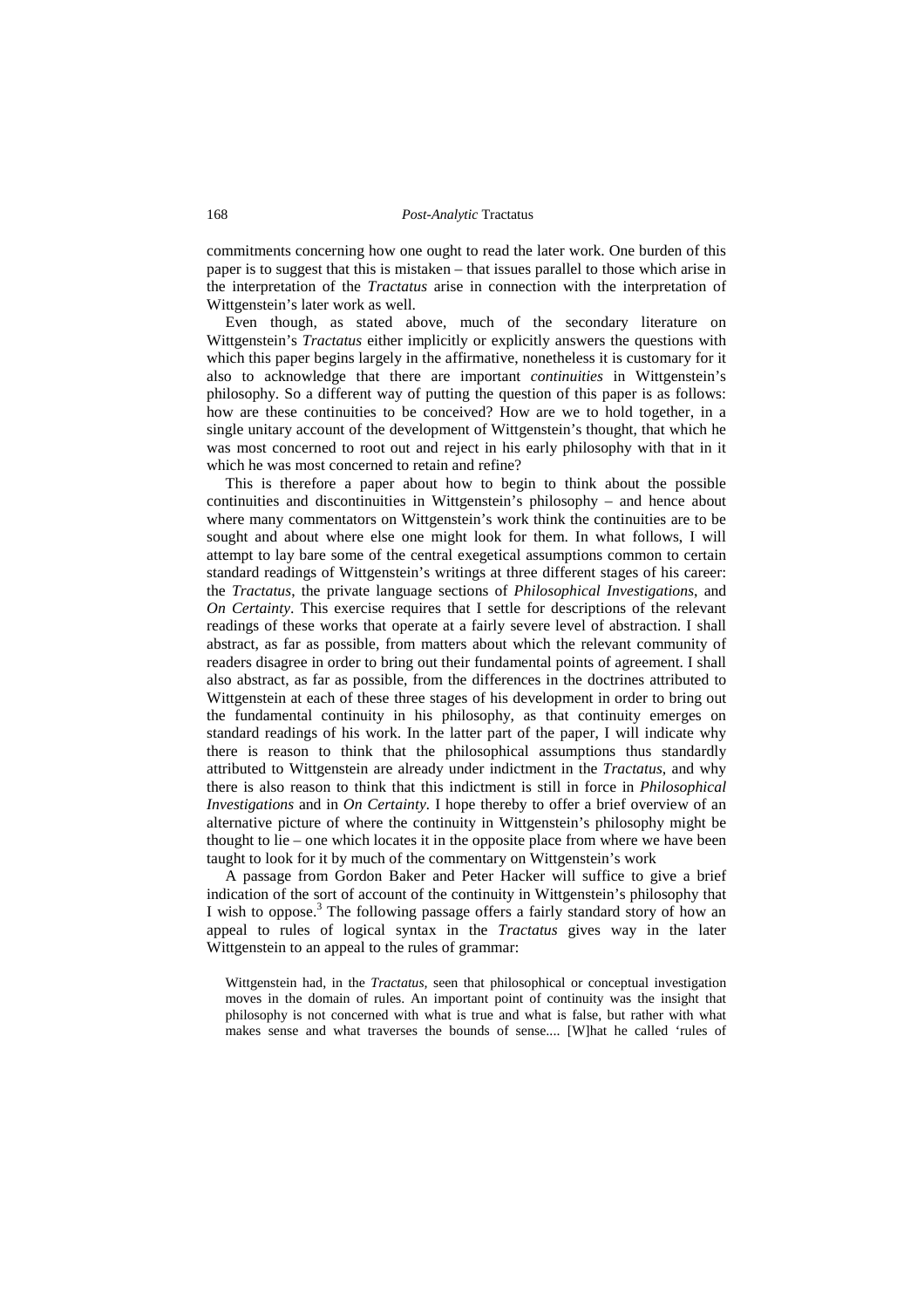grammar' ... are the direct descendants of the 'rules of logical syntax' of the *Tractatus.* Like rules of logical syntax, rules of grammar determine the bounds of sense. They distinguish sense from nonsense.... Grammar, as Wittgenstein understood the term, is the account book of language. Its rules determine the limits of sense, and by carefully scrutinizing them the philosopher may determine at what point he has drawn an overdraft on Reason, *violated the rules for the use of an expression*, and so, in subtle and not readily identifiable ways, traversed the bounds of sense.<sup>4</sup>

I agree with Baker and Hacker that the later conception of grammar is the heir of the earlier conception of logical syntax. I also agree with their proposal concerning the general region of Wittgenstein's thought in which one ought to look for significant continuity: namely, in his conceptions of grammar (or logic) and failures thereof (that is, nonsense) and in his concomitant conception of philosophical method. But I will want to disagree with their particular characterizations of these conceptions – for example, as turning on an aspiration to formulate rules that will 'determine the limits of sense' and thus 'determine at what point' the philosopher has 'traversed the bounds of sense', a point reached when the philosopher 'violate[s] the rules for the use of an expression'. Such characterizations are to be found in much of the secondary literature on Wittgenstein's work – early and late. The question is: how faithful are they to Wittgenstein's own conception of what it is that he was trying to accomplish in philosophy?

#### **Pseudo-Tractarianism**

I begin with a brief sketch of the standard reading of the *Tractatus*. It turns on a certain way of understanding the distinction between that which can be *said* in language and that which can only be *shown*. The 'logical form' which a proposition shares with the bit of reality that it depicts cannot itself be made the subject of depiction; rather, it is *shown* in the proposition which possesses it. On the standard way of understanding this, the 'logical form' is conceived of as a *something* – a something which stands in a certain sort of relation to a proposition. So it comes to look as if there are *facts* about what propositions depict: it is a *fact* that this proposition has that logical form.

 Having said this much, already at this incipient stage in their exposition, most proponents of the standard reading of the *Tractatus* will begin to backpedal furiously. They will say: 'Well, actually, it is not a fact, but rather a "fact" that this proposition has that logical form.' Some of them think it helps to call what is at issue here a 'fact', placing the word 'fact' in quotes to mark the difference between such 'facts' and ordinary garden-variety facts. Facts are what can be spoken of, what can be depicted by meaningful propositions. What is at issue here is not that sort of fact, but rather something much deeper. Something? Well, not some *thing*. It is something much deeper than a fact or thing. It is like a fact, in that we can, in our thought about it, get it right or wrong; but it lies at too deep a level – deeper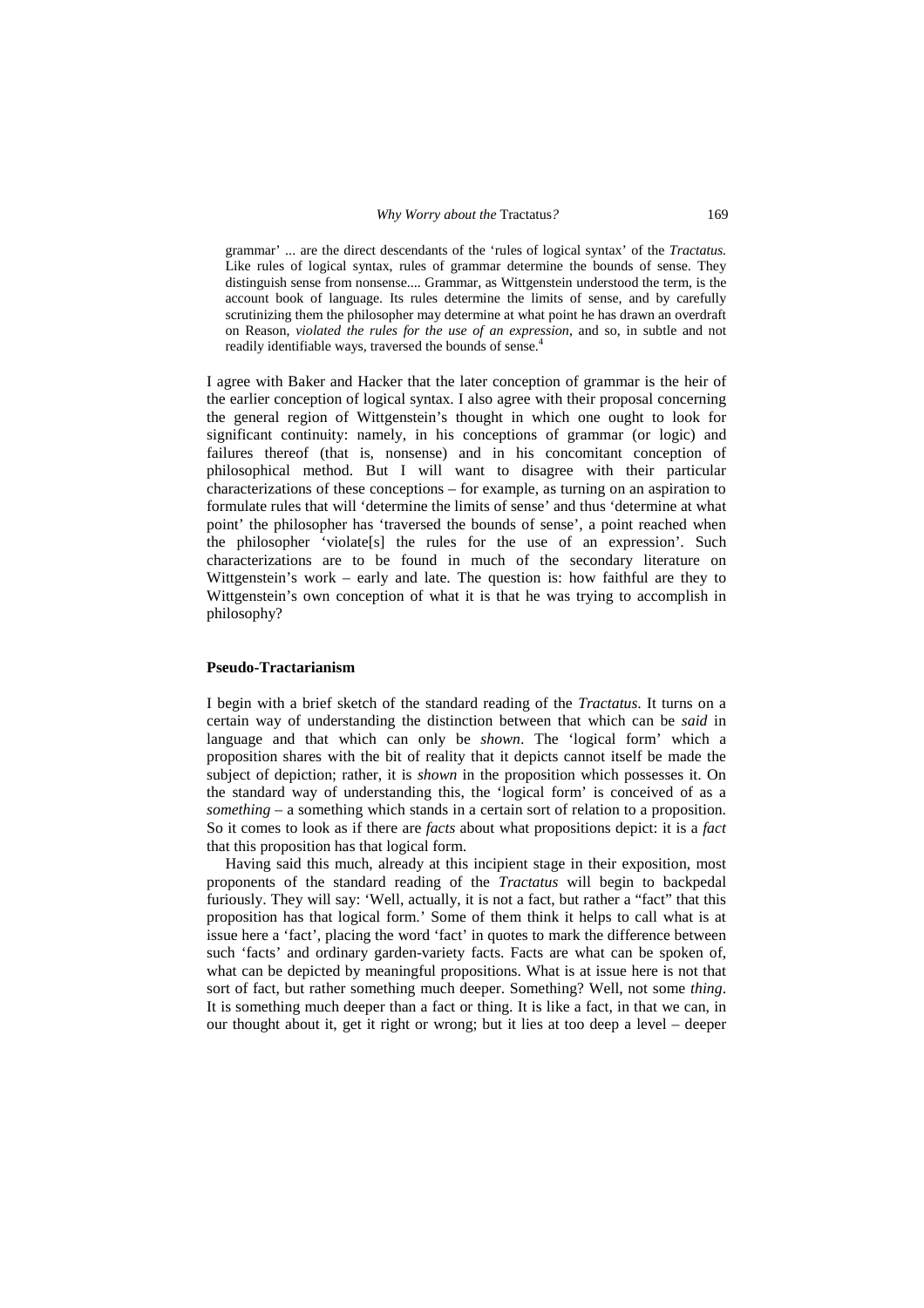than any ordinary fact – to be a mere fact. Let's call those matters which our thought aims to get right, when it seeks to grasp the structure of this deeper domain, *quasi-facts*. Our language cannot depict quasi-facts, we are told, because quasi-facts have to do with what language itself can or cannot depict. That our language cannot depict such quasi-facts comes into view as a limitation on our language. It might be taken to be a merely contingent limitation – one which might be overcome by rising, say, to the level of a meta-language, as Russell suggested in the Introduction to the *Tractatus*. According to the standard reading, the Tractarian response to such a Russellian suggestion is to insist that the limitation in question is a necessary one – to insist that in attempting to frame propositions about 'logical form' we are attempting to state the essential presuppositions of any meaningful language whatsoever. To treat this as a *fact* that could be represented in some other language is to suppose that there could be a language which could accommodate the possibility of that alleged fact's *not* obtaining; and such a language would be an 'illogical language'. And the whole point of the *Tractatus* is, according to the standard reading, to try to show that such a language is something that cannot be. And it is not just something that for some contingent reason cannot be. The noncontingent character of the sort of impossibility here at issue is made manifest to us through our realizing that when we try to speak of what it is that we imagine we might be able to say in a such language (one in which it would be possible to speak of quasi-facts), we end up speaking nonsense. We come to see that any attempt to put into words what it is that we would want to say, when attempting to speak of the essential presuppositions of any meaningful language, must necessarily violate the conditions that render meaningful discourse possible.

 If the *Tractatus* is read in this manner, as it standardly is, then it seems to be open to a devastating charge: the procedure of the book as a whole, insofar as it allows itself to talk of how logical form is 'shown', presupposes the possibility of just the sort of language that it seeks to show is impossible. And, indeed, such a charge is difficult to forestall as soon as the difficulty posed by the following question comes into focus: is the 'thought' that 'an illogical language is impossible' itself a thought or not? Is it something thinkable? On the standard reading of the *Tractatus*, Wittgenstein not only bites the bullet here, but seeks to deal with the threat by chewing the bullet up and swallowing it. On the most influential line of interpretation, Wittgenstein's 'solution' to this problem is to relocate it to the realm of the unsayable. So the book is read as attempting to hint at what it cannot say: that there is a realm of ineffable fact-like quasi-truths, such as the fact-like quasi-truth that language and world share a common logical form. On this view, the propositions of the *Tractatus*, while 'strictly speaking' nonsense, serve a useful purpose by directing our attention to the ineffable features of reality and language that undergird all meaningful discourse. In this way, they enable us to 'see the world aright'.

 The difficulty is thus transformed from one concerning what we can think and say into one concerning whether certain sorts of ineffable content can be 'shown' and 'grasped'. Usually, the appearance that the difficulty has been surmounted is generated by introducing some device of equivocation. We have already seen one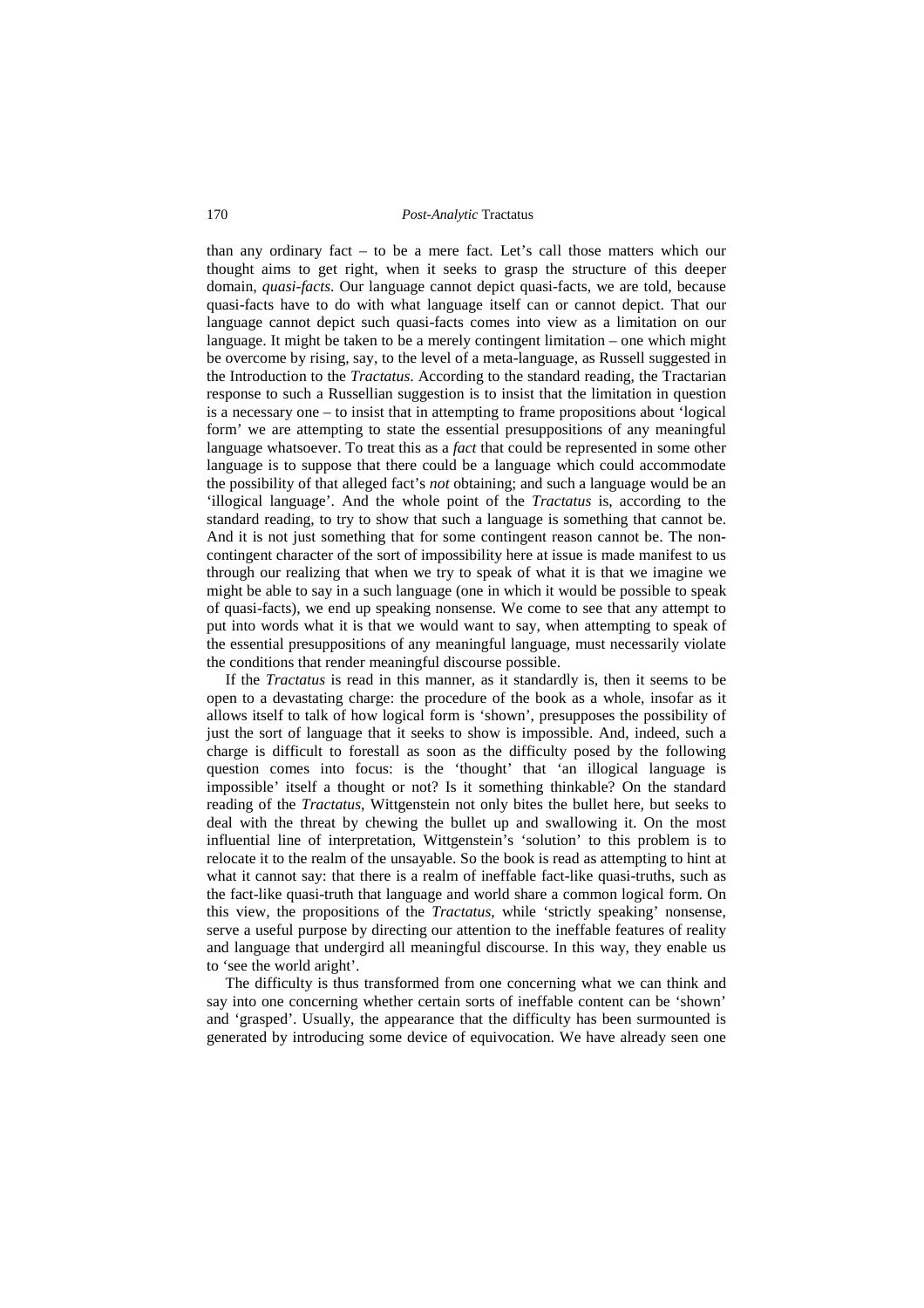such device: the device of putting expressions in quotation marks ('fact', 'truth', 'grasp' and so on), so that one can deploy a concept and at the same time deny that one is deploying the concept in question, without ever having to make it clear what concept it is that one is thereby deploying, if not the one which figures in quotes. Another favourite device is the handy locution 'strictly speaking'. If the elucidatory propositions of the *Tractatus* are *nonsense*, then how can we understand them? Well, they are, strictly speaking, nonsense (for, after all, the *Tractatus* does say that they are nonsense), but they are not mere nonsense; they are a form of deep nonsense by means of which a special sort of insight can be conveyed. Is what such a proposition conveys a *thought*? Well, actually, it is not, strictly speaking, a thought, (the *Tractatus*, after all, says 'The thought is the significant proposition' (TLP, 4)). But it is like a thought in that one person can communicate it to another and we can grasp what is thus meant. In what sense do we 'grasp' what is 'meant'? Are we able to *understand* that which such a proposition is trying (if failing) to say? Well, strictly speaking, we do not understand it. (The *Tractatus*, after all, says to understand a proposition is to 'know what is the case, if it is true' (TLP, 4.024).). But it is like understanding a proposition, except that in this case there is nothing that is the case for us to understand. Does the *Tractatus* itself distinguish between mere nonsense (that has no meaning) and deep nonsense (whose intended meaning we can grasp)? Well, perhaps not in so many words. But the distinction is required, we are told by commentators, in order to make sense of what the *Tractatus* does want to say, if only it could. Does the *Tractatus* itself distinguish between mere thoughts (that are the contents of significant propositions) and deep 'thoughts' (that outrun the limits of language)? Well, not in so many words. But the distinction is required, we are told, in order to make sense of what the *Tractatus* does want to say, if only it could. And thus it comes to pass that Wittgenstein's work seems to stand in desperate need of the assistance of his commentators in order for it even to appear to be able to stand on its own feet.

 I will henceforth refer to readings of the *Tractatus* that dither in such a fashion – both in their treatment of the philosophical problems themselves and in their willingness to credit the *Tractatus* with having thought its own treatment of these problems all the way through – as *irresolute readings* of the *Tractatus.*<sup>5</sup> As I said before, it is not my aim in this paper to argue directly for or against such readings. My aim here is simply to bring out how these readings align with certain alternatives for reading Wittgenstein's later work. But since I do not think such irresolute readings do justice to Wittgenstein's early work, I will allow myself to say that parallel readings of his later work ascribe *pseudo-Tractarian* doctrines to the later Wittgenstein.

#### **Pseudo-Tractarian Readings of the So-called 'Private Language Argument'**

On the standard reading of the so-called 'private language argument', Wittgenstein's aim is to show: (1) that the possibility of language-use rests on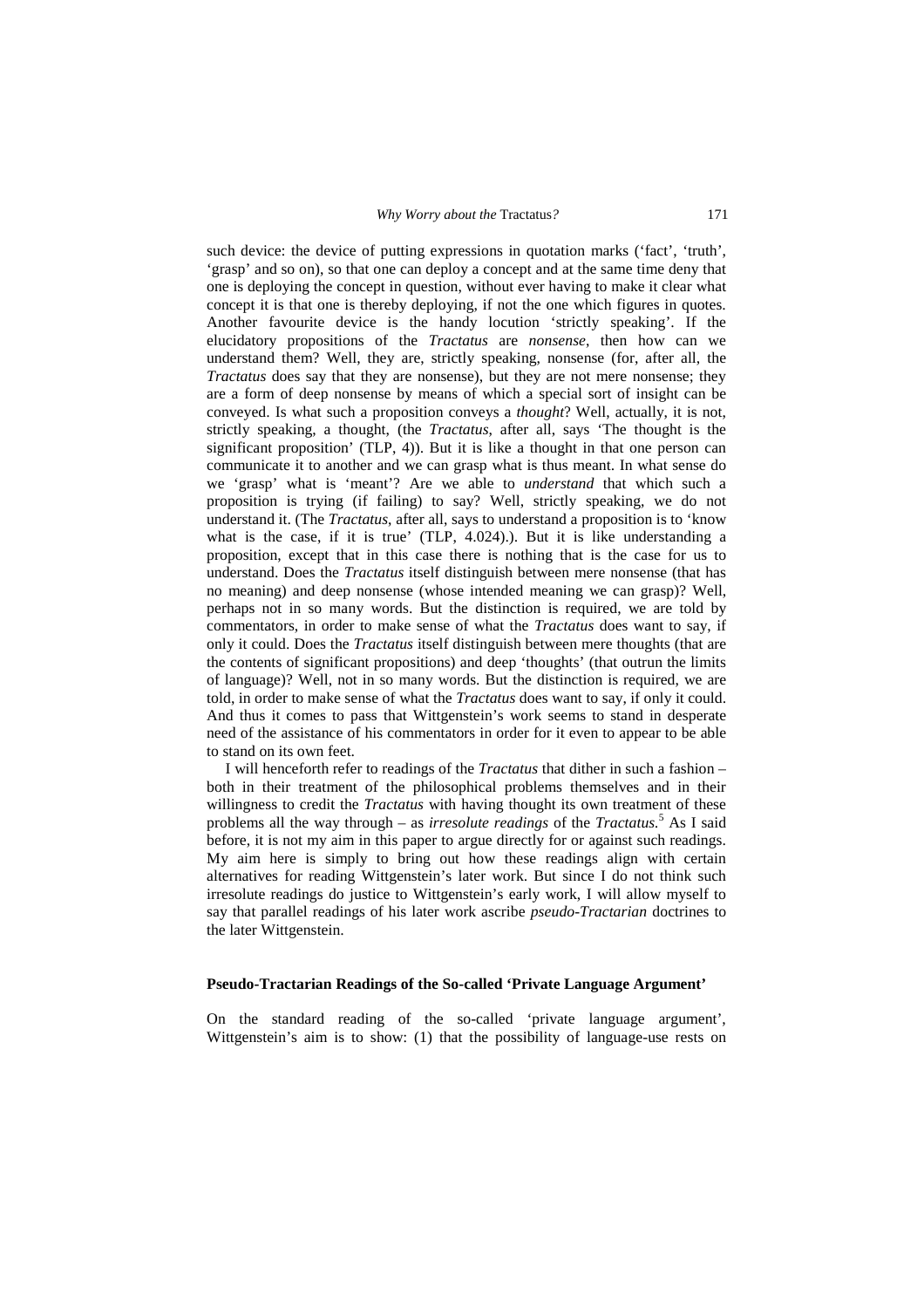certain conditions; (2) that a private language does not satisfy these conditions; and therefore (3) that such a language is impossible. If there is an argument of this form to be found in the text, it is buried underneath quite a few distractions and digressions. But the sheer quantity of secondary literature that has been devoted to uncovering it testifies to the extent to which it has become a near-universal article of faith among Wittgenstein scholars that an argument of this form is somewhere there in the text waiting to be excavated. There are a great many differences of interpretation about the details of the supposed argument: disagreements about what the relevant conditions are, about why a private language falls short of these conditions, and hence about why such a language is impossible. But most of these differences of interpretation will not matter for my purposes. What I want to bring out is what almost all such interpretations have in common with one another. They all take Wittgenstein to be trying to show us that there is something that cannot be – a private language. And the reason that it cannot be rests upon a conception of the necessary conditions of the possibility of any language and what it would be to transgress against these.

 The 'essential preconditions of our language' now at issue (that is, now that we have turned to the work of the *later* Wittgenstein), tend to be called grammatical truths. Grammatical propositions are taken to be propositions that say something true, and some of the standard ways of evading and confronting the issue of what sort of truth attaches to them ought to remind one of the standard ways of understanding and evading the issue of what sort of pseudo-Tractarian quasi-fact it is that a particular proposition has this, rather than that, sort of logical form. So, now in the interpretation of Wittgenstein's later philosophy, again, a discomfort arises in connection with how we should conceive of the nature of the *something* which a certain sort of proposition, which is not an ordinary factual proposition, asserts to be the case. And here, as before, there is a great deal of wavering in the commentary when it comes to facing this central issue. But, because we now at least know that we are no longer dealing with the Wittgenstein of the *Tractatus*, new scruples come into play about what we are allowed to say about the matter. (Deference to these scruples is often mistaken for philosophical progress.) Again, at this early point in the game, many proponents of the standard reading of a later Wittgenstein backpedal; only now most of them think they have to backpedal in (what at least sounds like) a different direction. They no longer want to retreat from the asserting of philosophical truths to a pseudo-Tractarian showing of them. Yet, in grasping that there cannot be a private language, they still want there to be something that we grasp. We are told that what is at issue here is a 'grammatical truth', rather than an 'empirical truth'; but we are also reassured that such 'truths' are much less metaphysical than pseudo-Tractarian truths about the logical structure of language and reality. On most readings, the quasi-fact that our ordinary factual discourse cannot lay hold of this sort of 'truth' again comes into view as a kind of limitation on our language; only now it is sometimes taken to be a merely contingent limitation – one which might be overcome by switching to a different language. According to such readers of the later Wittgenstein (who have no counterpart among scholars of the *Tractatus)*, a fundamental change in the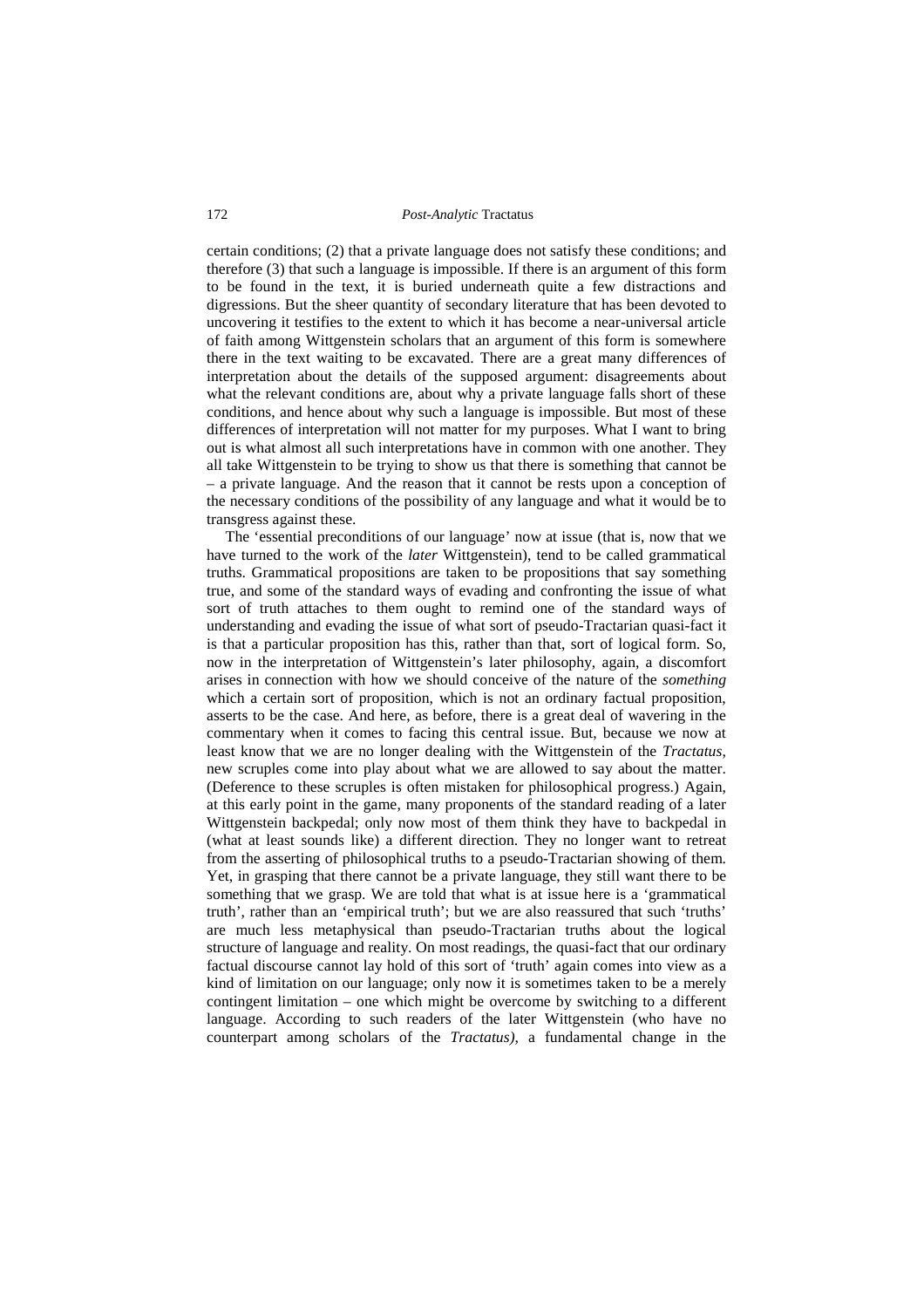grammatical structure of our language or in our form of life could indeed furnish us with linguistic/conceptual resources able to accommodate the sorts of fact that the present grammar of our language forbids our being able to countenance. (These readers of the later Wittgenstein, like Russell in his Introduction to the *Tractatus*, take the necessities of logic and grammar that Wittgenstein encounters in his philosophizing to be ones that we are able to transcend simply by enriching or exchanging our linguistic resources, and they therefore – though they may be reluctant to acknowledge the point – take the later Wittgenstein to have made progress over his early self through having given way to Russell on this basic point, albeit while differing with Russell over the details concerning the sort of linguistic enrichment required.)

 According to other readers of the later Wittgenstein, the proper response to this anthropologistic variant on Russell's suggestion (that the solution to the problems that trouble Wittgenstein is to be found simply through recourse to the vantage point afforded on our own language by another language) is to insist that the 'truths' disclosed by grammatical investigation are indeed necessary ones – to insist that in, for example, attempting to frame 'truths' about the public nature of language-use, we are attempting to state presuppositions of any meaningful language whatsoever. If the 'truths' disclosed by grammatical investigations were mere truths about us (and how we cannot help but think) or about our language (and the way it forces us to carve up the world) or about our culture (and the forms of thinking that it traps us into), then Wittgenstein's view would collapse into some form of psychologism, sociological relativism, or linguistic idealism; and this, these other readers of the later Wittgenstein insist, is just want Wittgenstein most sought to avoid. To treat that which grammatical remarks bring to light – for example, the public nature of language use – as a mere *fact* about *our* language, as these first readers of Wittgenstein do, is to suppose that there could be a language which could accommodate the possibility of this fact's *not* obtaining. But the very notion of such a language makes no sense. To think that there could be such a language is to run foul of that which is disclosed by grammatical investigations regarding such questions as how ostensive definition works, the role of training in language acquisition, and so on and so forth. Thus the whole point of the private language argument, according to this variant of the standard reading, is to try to show that such a language – a private language – is something that cannot be, precisely because it runs foul of what the *Philosophical Investigations* teaches us must be the case in order for any language so much as to be possible. So the target now is no longer the idea of an illogical language, but that of a private language. However, the general shape of the conclusion is the same: a private language is something that cannot be, and not just for some contingent reason. The noncontingent character of this impossibility (and others like it) becomes manifest to us through our realizing that when we try to speak of that which we imagine might possibly be, when we imagine that there could be a private language, we end up speaking nonsense; and we end up speaking nonsense here because we end up violating the conditions of the possibility of meaningful discourse.

If the private language argument is read as proceeding in such a fashion, it, too,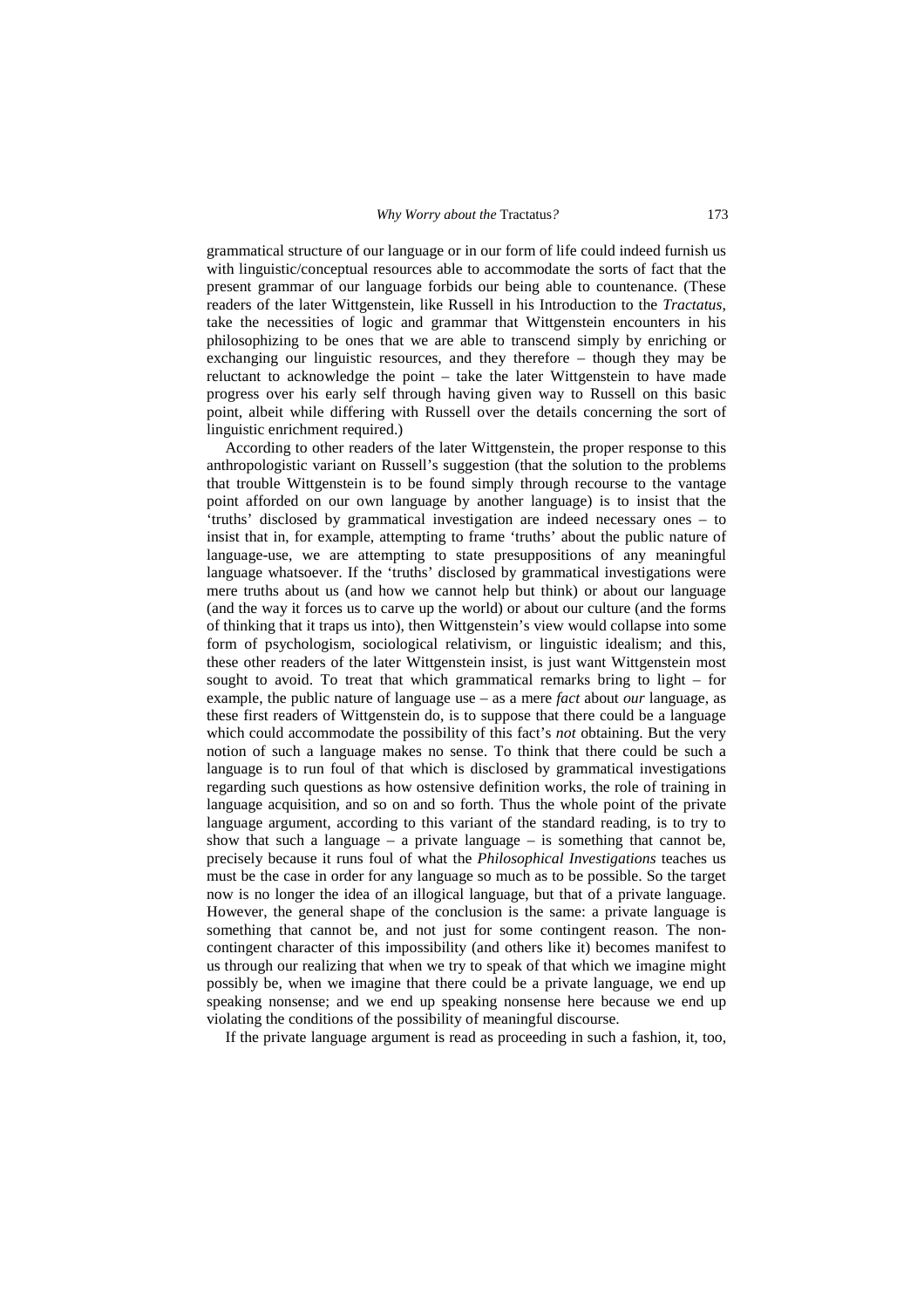would seem to be open to some version of the devastating charge to which the *Tractatus* was formerly alleged to be vulnerable. The argument seeks to show that the very idea of a private language is inherently nonsensical and thus not a possible topic of discourse; but, insofar as talk of 'a private language' is employed with the aim of advancing an argument against the possibility of such a language, the argument would appear to presuppose the possibility of a language in which it is possible to speak of and frame thoughts about a private language – thoughts such as the thought 'a private language is impossible'. Is the 'thought' that 'a private language is impossible' a thought or not? Is it something thinkable? The very structure of such an argument – one that aims to show that the very idea of a private language is one that cannot make sense – seems to presuppose the intelligibility of that which it seeks to show is unintelligible.

 One way around this problem is, at this point, to back off from the claim that what grammatical remarks seek to articulate has anything specially to do with the possibilities for making sense (as opposed to speaking truly rather than falsely), and thus to back off from the claim that the aim is to show the philosopher that he lapses into nonsense when he entertains the idea of a private language. One could back all the way off from this claim and claim instead that it is simply an empirical truth that there can never be a private language (so that 'nonsense' is taken to be just a colourful way of saying 'surely false'). A less drastic and more common strategy is to back only halfway off from what seems to be Wittgenstein's own thought about the matter and to try to domesticate Wittgenstein's argument by turning it into one that aims to show that the idea of a private language involves some sort of contradiction in terms (so that 'nonsense' is taken to be just a colourful way of saying 'logically or conceptually contradictory'). Either of these ways of domesticating Wittgenstein's philosophical concerns begins to come free of Wittgenstein's text.

There are commentators who are alert to this, and will simply declare, at this point, that much of what Wittgenstein says – about grammar, about the nature of his method in philosophy, about his wanting to avoid theses, and about his aim being one of taking his interlocutor from latent to patent nonsense and so forth – is quite unfortunate and best disregarded, if one wants to extract those bits which are philosophically useful from his writings. I will have nothing to say to such commentators in this paper, other than to suggest that there is something to be gained by keeping an open mind about whether it is possible that Wittgenstein may have known what he was doing, even if it is not what they themselves want to do in philosophy. This is not to say that there is anything wrong with reading a philosopher simply in order to see what useful ideas you can find him in and not worrying about whether he would approve of the use that you proceed to make of his ideas yourself. (Any philosopher worth his salt often approaches the work of other philosophers in this spirit. Wittgenstein himself certainly often did.) But maintaining the value of such an approach is perfectly consistent with thinking that there is value to approaching, on a different occasion, the work of that same philosopher in a very different spirit – especially if his philosophical approach and sensibility are utterly alien to your own – namely, in a fashion that seeks to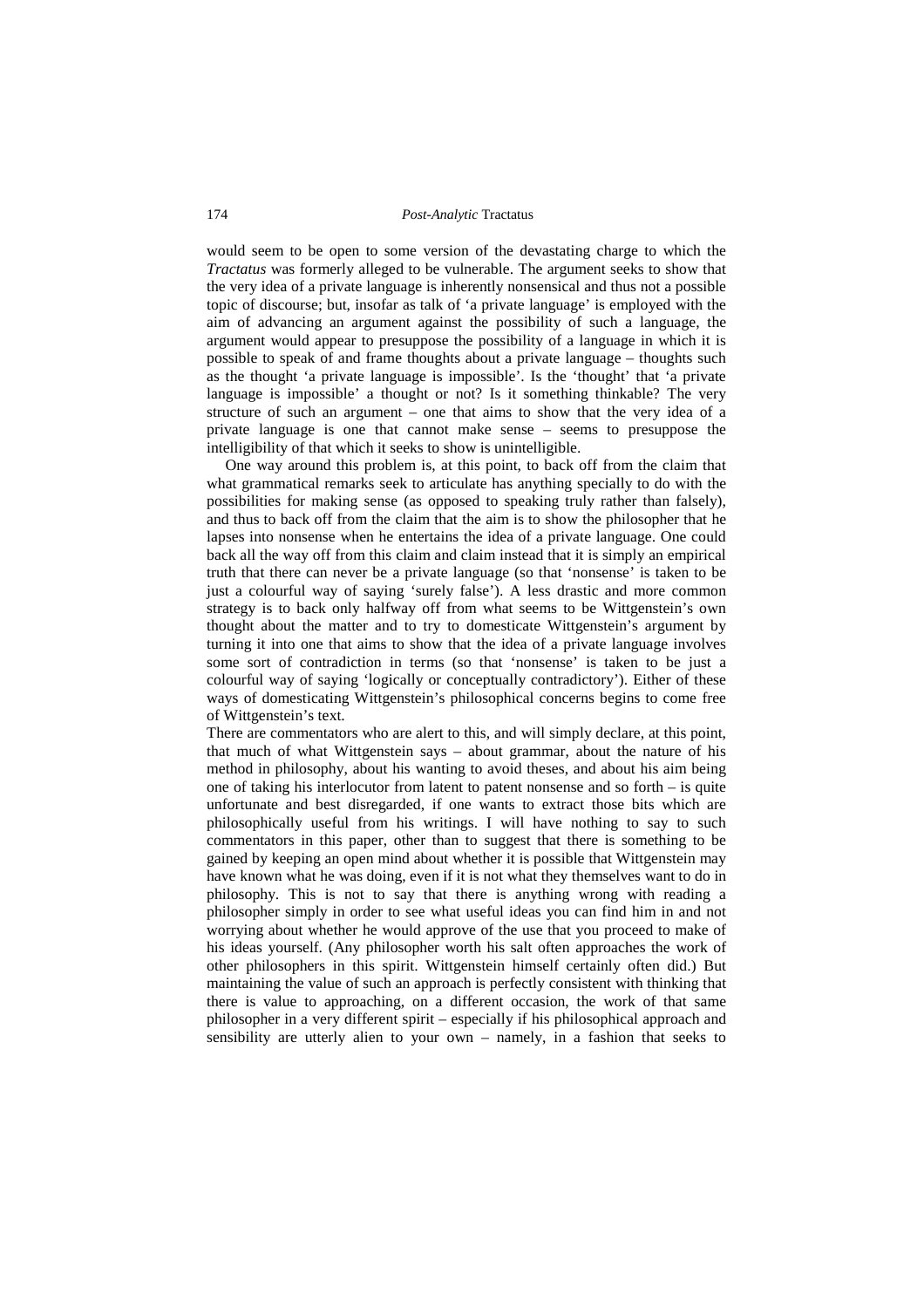understand how he could have ever thought that the bulk of what he wrote hung together as a coherent whole. For it is only by reading such a philosopher in such a manner that one is likely ever to discover the possibility of conceptions of philosophy radically different from one's own. The possibility of such an encounter depends on having an open mind about whether there might be understandings of the nature of philosophical difficulty and the possibility of philosophical progress utterly alien to one's own and yet worth spending one's time to discover. To push to one side, in one's reading of Wittgenstein, everything to do with his understanding of the peculiar nature of the difficulty of philosophy and the character of that difficulty being tied to the question of what is to make sense (and what it is to fail to make sense) is to deprive oneself of the opportunity for such an encounter.

 Most commentators on Wittgenstein do continue to want to try to take seriously the idea that, for example, in the private language sections of the *Investigations*, Wittgenstein's aim is to show the interlocutor that he somehow lapses into nonsense. In so far as they seek to read these sections as advancing an argument to the conclusion that what the interlocutor wants to say is nonsense, these commentators are faced with the problem mentioned before: the very structure of such an argument – one that aims to show that the very idea of a private language is one that cannot make sense – seems to presuppose the intelligibility of that which it seeks to show is unintelligible. Some of the commentary, more or less explicitly, tries to get around this problem by exploring the following suggestion: perhaps the appearance of an argument here is a ladder which we are supposed to climb up and then throw away. There are more and less resolute ways to construe such a suggestion. To be a proponent of some version of what I am here calling the standard reading of the later Wittgenstein is to opt for an irresolute construal of the suggestion. In practice this often means throwing away what was supposed to be, according to many proponents of the standard reading of his later work, a fundamental milestone in the progress of Wittgenstein's thought. The relatively uncontentious way to put the point is as follows: it turns out that the later Wittgenstein did not abandon the distinction between saying and showing after all! The more contentious way to put it is as follows: it turns out that the later Wittgenstein was still trying to whistle it! However you put it, on this variant of the standard reading of the private language argument, Wittgenstein's strategy is not to give us an argument to the conclusion that a private language is impossible – for talk of a private language is nonsense, and a claim to the effect that what a bit of nonsense asserts is impossible is itself just a further bit of nonsense. So, according to the reading I am now considering, Wittgenstein's strategy in the private language argument is rather to be seen as seeking to show us something which cannot be asserted in a factual proposition or in any other kind of proposition, not even a grammatical proposition. The thing he wants to show us, if we try to put it into words, will, admittedly, end up sounding something like the following remark: 'A private language is impossible.' But, according to this unabashedly pseudo-Tractarian reading, what this remark seeks to convey is a kind of insight that cannot really be conveyed by an ordinary assertoric proposition. Nevertheless, it is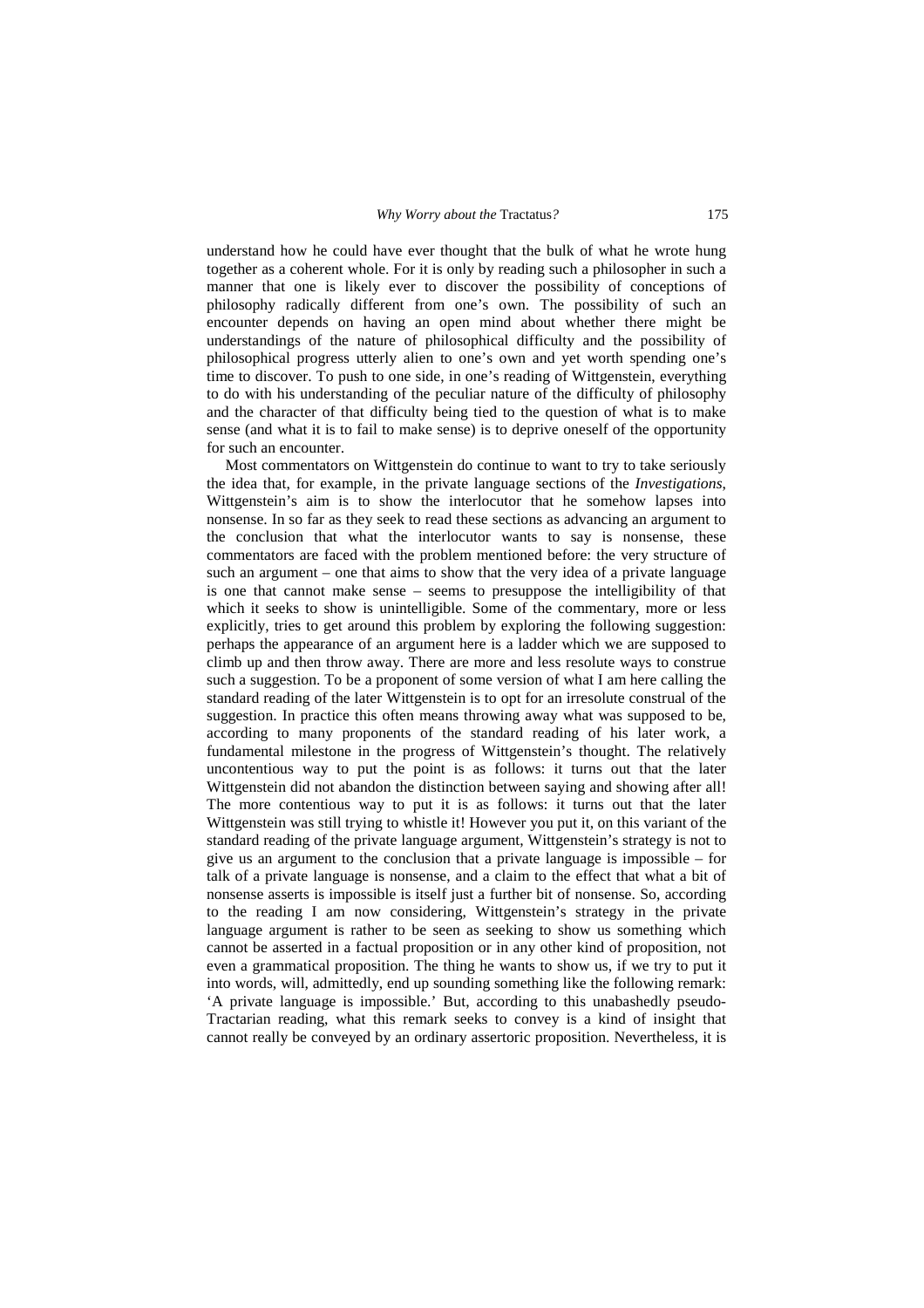something that can be shown – and that we can come to grasp – by working through Wittgenstein's investigations. A grammatical proposition therefore does not succeed in saying a sort of thing that mere factual propositions cannot say, for what it appears to say simply is not assertable. Rather what it does is merely to summarize in a helpful shorthand that which is shown – and can only be grasped by someone who has successfully worked through the exercise of following all the way through what is shown – in a grammatical investigation. If one construes what is thus summarized as a sort of truth that cannot be stated and yet which can be conveyed, then one remains within the ambit of a pseudo-Tractarian interpretation of Wittgenstein's later philosophy.

 Proponents of the standard reading of the so-called private language are therefore faced with a dilemma. Either they leave themselves defenceless against a version of the devastating charge or they avoid it by employing what is essentially a pseudo-Tractarian gambit. (Or, more typically they hover between these two options, without ever even noticing that they so hover.) The typical proponent of the last of the aforementioned variants of the standard reading of the later Wittgenstein – the one that has a use for a pseudo-Tractarian construal of the idea that Wittgenstein holds on to the distinction between saying and showing in his later work – will, in my experience, immediately bristle if one suggests that his 'solution' to the problem of the devastating charge is to relocate the problem to the realm of the unsayable. Although such a reader will view the private language sections as attempting to reveal something that cannot simply be asserted, unlike the corresponding reader of the *Tractatus*, he will not want to saddle the later Wittgenstein with the doctrine that there is a realm of ineffable fact-like quasitruths called grammatical truths. Yet this same reader of Wittgenstein, his distaste for ineffability theses notwithstanding, does want to say that the body of quasitruths displayed in Wittgenstein's grammatical remarks possess the following features: they cannot be expressed in factual language and can only be shown through a grammatical investigation. Moreover, generally such a reader will not want to call that which these grammatical remarks allow us to grasp facts, or even 'facts'. Therefore, on this reading of the later Wittgenstein, the grammatical propositions of the *Philosophical Investigations* are at least tacitly held to possess all of the following pseudo-Tractarian characteristics: they seek to give voice to truths which are not garden-variety truths; what thus comes into view are not facts; these 'truths' are 'strictly speaking' unassertable; the propositions that attempt to state them nonetheless serve a useful purpose; this purpose is achieved by directing our attention to features of language and/or reality that undergird the possibility of meaningful discourse and, in this way, they enable us to see matters aright.

 Such readers of the later Wittgenstein will do their best to describe their own reading of Wittgenstein in ways that disguise the extent of its pseudo-Tractarian character. They do not want their reading of the later Wittgenstein to sound too much like their reading of the *Tractatus*. Some of these readers of Wittgenstein will admit to the existence of a certain degree of parallelism. They might agree that, for the later Wittgenstein as for the early Wittgenstein, philosophy does not consist in a body of doctrine but an activity, and that the purpose of philosophy is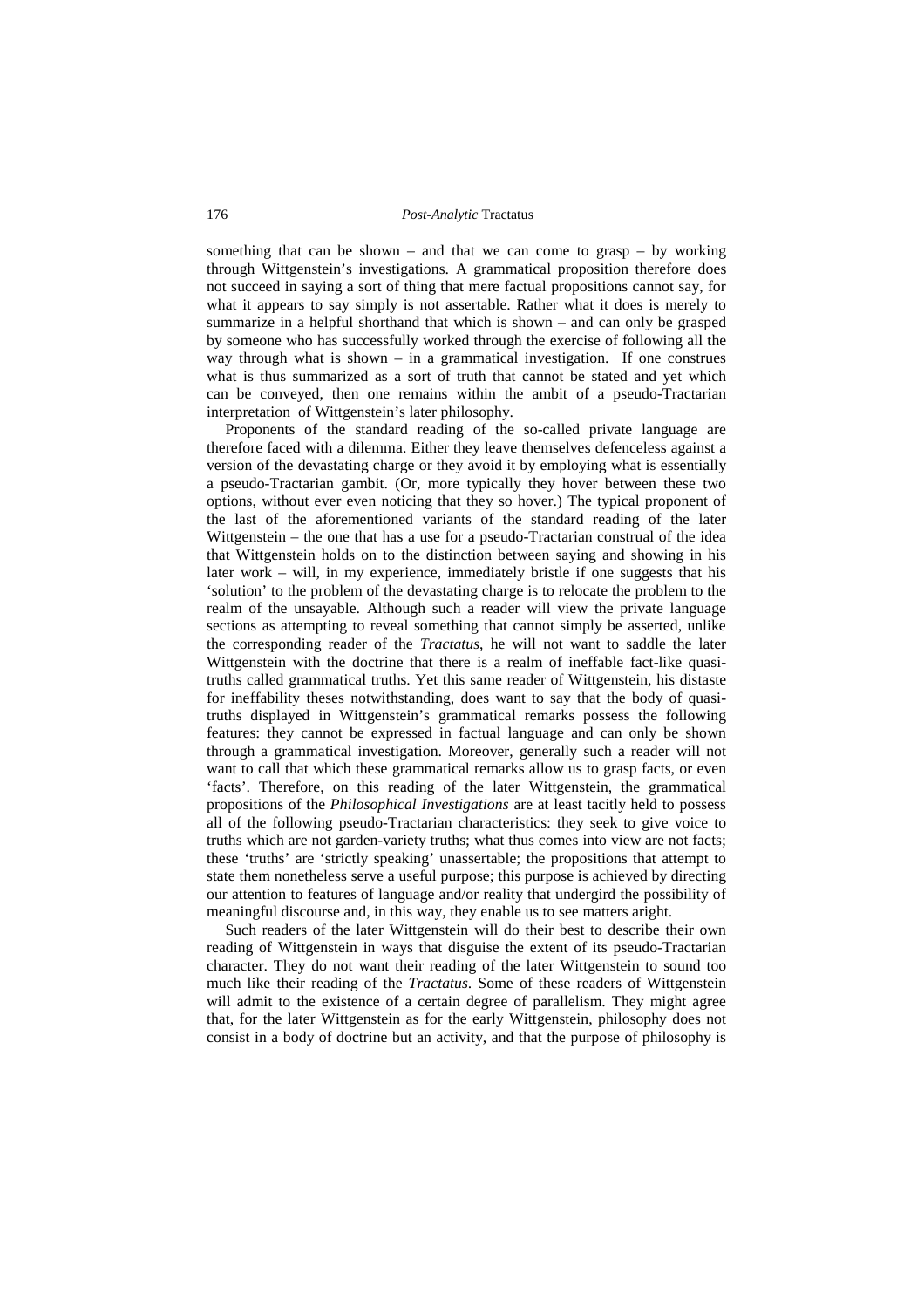not to arrive at a set of philosophical propositions but to arrive at a certain way of viewing language and/or world. But they will do their best to emphasize those features of the later Wittgenstein's philosophical practice which highlight the differences between the later Wittgenstein (on their reading of him) and the early Wittgenstein (on their reading of him). They will emphasize the role of examples and the attention to the use of language in the work of the later Wittgenstein. They will emphasize the insistence on the existence of a multiplicity of grammars and the importance of the role played by an attention to the motley of kinds of language-game in the later work. They will emphasize that language-games are instances of language-use interwoven with human activity and that everything now turns on an appreciation of just how deeply context-dependent each such instance is. And so on. And they will attempt to draw upon all of these differences in the descriptions they offer of what it is that is shown by the later Wittgenstein and how it is shown, so that it sounds nothing like their descriptions of the activity by means of which the *Tractatus* allows us to grasp that which is shown but cannot be said. But the true measure of how pseudo-Tractarian a reading of the later Wittgenstein is is not to be gauged by the vocabulary in which it is couched. You can replace talk of 'logical syntax' with 'grammar', 'language' with 'language-games', 'application' with 'use', 'elucidation' with 'investigation' and so on and still end up attributing a doctrine to the later Wittgenstein that is mired in an essentially pseudo-Tractarian problematic.

### **Pseudo-Tractarian Readings of** *On Certainty*

Standard readings of the argument of Wittgenstein's very last work, *On Certainty*, tend to be equally pseudo-Tractarian. The argument here, again, turns on a distinction between two sorts of proposition – in this case, propositions that are situated within the framework of our practices of making and accepting knowledge-claims and propositions that seek to articulate constitutive features of that framework. Thus what sceptical reflections and Moore-style responses to scepticism reveal, according to the standard reading of Wittgenstein's last work, is that there are these two types of proposition or judgement: there are those that are part of the framework and those that are not. Let us call the former 'framework propositions'. (They are also sometimes called 'Moore-type propositions' or 'hinge propositions'.) Leaving aside differences in terminology and nuances of doctrine, the same fundamental difficulties tend to accumulate around this privileged category of propositions (on the standard reading of what they are supposed to be) that we earlier saw attend Tractarian propositions about logical form, on the one hand, and *Investigations*-style grammatical propositions, on the other (on the standard readings of what each of these is supposed to be). In each of these three cases, we need a distinction that allows us to articulate a difference between two sorts of proposition: those propositions which say that which can simply be said without further ado and those propositions which articulate a limit which marks off sense from nonsense, but which are unable to pull off this trick of articulation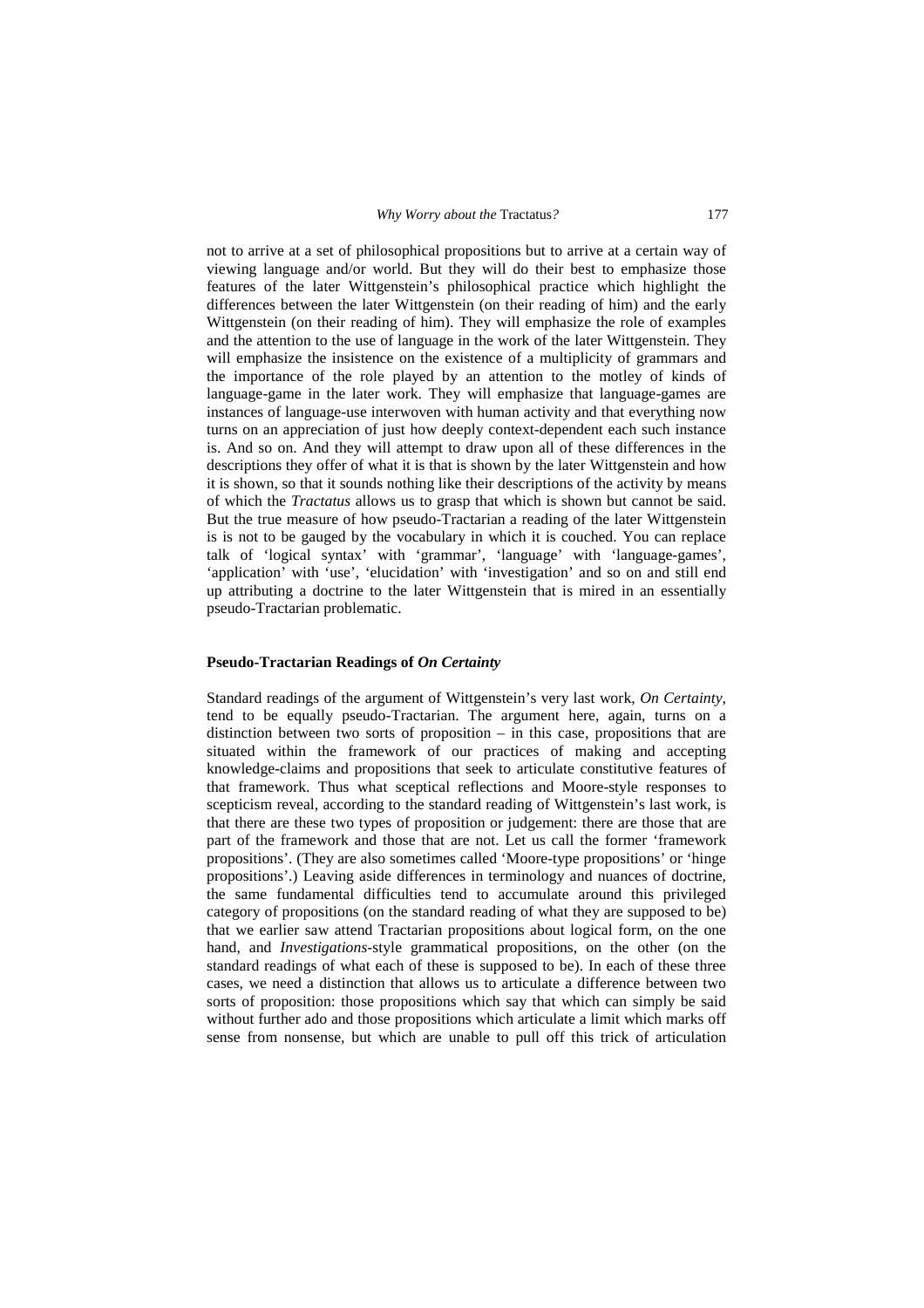without considerable further ado.<sup>6</sup> According to the standard reading of this matter, framework propositions, in ordinary contexts, are not subject to confirmation or disconfirmation. Rather, they form the fixed points around which all inquiry revolves – they constitute the framework which makes all inquiry possible – and, as such (as long as they are caught up in playing this framework-constituting role), they themselves cannot come into question. Any of the following, we are told by proponents of this reading, if uttered on an appropriately inappropriate occasion, would constitute an example of a framework proposition: 'The world existed a long time before my birth'; 'Things do not go in and out of existence'; 'Everyone has parents'; 'My name is James Conant'; 'This is my hand'; 'I am a human being'; 'I am presently reading a paper to an audience'; 'I am here'. There are differences among proponents of the standard reading about what feature, or features, mark propositions such as these out, on certain occasions of use, as framework propositions. Sometimes the crucial feature seems simply to be that, on a certain occasion of use, what is said is 'flamingly obvious'; sometimes it seems to have more to do with the authority which the proposition or the speaker of the proposition possesses; sometimes it seems to have more to do with the manner in which such a proposition must be taken for granted in order for inquiry to proceed. According to most accounts, which of these features is relevant itself depends on the particular case of the framework proposition in question. Such differences in interpretation, again, will not matter for my purposes here.

 What does matter is that, on most readings of *On Certainty*, framework propositions are taken to be propositions that attempt to say something true; and, once again, the standard ways of evading and confronting the issue of what sort of truth attaches to them ought to remind one of standard ways of dealing with, and evading, the issue of what sort of pseudo-Tractarian 'fact' it is that language has this, rather than that, sort of logical form.<sup>7</sup> Here, again, a discomfort arises in connection with how we should conceive of the nature of the *something* which this sort of proposition, which is not an ordinary factual proposition, asserts to be the case. Again, to the ears of most commentators on the latest Wittgenstein, it will sound altogether too Tractarian to say anything like that there is a state of affairs which stands in a truth-making relation to a framework proposition, or that what is asserted by a framework proposition is a 'fact' in any ordinary sense of the term. So, at this early point in the game, almost all proponents of the standard reading of the latest Wittgenstein also backpedal, only now most of them think they have to backpedal in (what at least sounds like) yet another direction. They will think that it still helps to insist that the sort of 'truths' articulated by framework propositions are not 'empirical truths' (how could they be if they are neither confirmable nor disconfirmable?), only now they often think that it helps to mark the difference between such 'truths' and ordinary garden-variety truths by striking the note of *activity* – of doing rather than saying, of knowing-how rather than knowing-that.

 Under ordinary circumstances, if we say 'I am here', we will not be understood by others; and we will not be understood because it will not be clear what we are *doing* with our words. Now that certainly seems right. But most readers of the latest Wittgenstein want to go on to suggest something further: that the very nature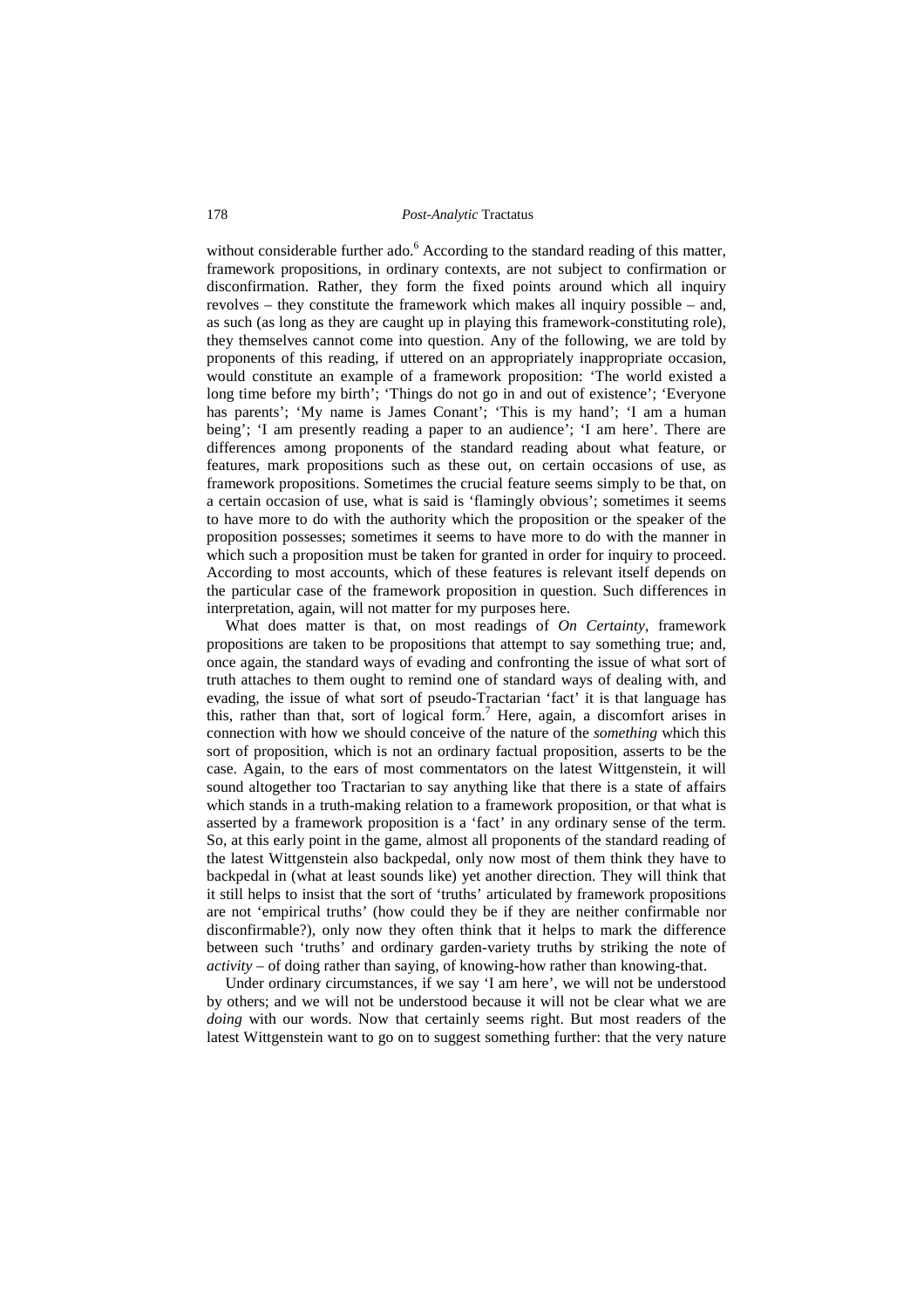of our practice renders it impossible to say this sort of thing – it renders it nonsense. Now what is nonsense here? Is it the sentence – that is, the form of words – that is nonsense? How can that be? I can, after all, come up with circumstances in which it makes perfect sense to utter this sentence. (I push the button next to your name and speak the following words into the intercom: 'I am here.') If the sentence can make perfect sense then it is not just the sentence *per se* that is nonsense. It must have something to do with the circumstances of use. But still the question remains, when uttered under such circumstances, what is nonsense? Is it what we say that is nonsense? Well, if the account of why it is nonsense is supposed to have to do with how our practice of entering and assessing claims forbids us from saying things that are flamingly obvious, then there must be something which gets said such that it can be claimed that *it* is flamingly obvious. So perhaps what is said makes sense, but the saying of it does not. Perhaps it is the *act* of saying it under certain circumstances that is generative of nonsense.

 Does this mean that the epithet 'nonsense' applies only to the speech-act and not at all to the content of what is thereby asserted? In the face of questions such as these, the dithering begins. But despite all the dithering, this much tends to remain fairly clear: there is supposed to be something that we cannot say here that we are nonetheless supposed to come to grasp; and it is in grasping this that we come to appreciate something about the structure of our linguistic practice – about the shape of our framework. So that there is a sort of 'truth' that our ordinary factual discourse cannot lay hold of again comes into view as a kind of limitation on the expressive resources of our linguistic practice. It might be taken to be a merely contingent limitation – one which might be overcome by switching to a different linguistic practice.

 Interestingly, now, when we turn to *On Certainty*, the constituency of readers of the later Wittgenstein who favour such a reading swells in number. A change in our everyday practices of claim-making, these readers tell us, could indeed furnish us with linguistic/conceptual resources able to accommodate the sorts of claim that the present structure of our linguistic practice forbids us from ever being able to countenance as candidates for truth or falsity. According to other readers of *On Certainty*, however, the proper response to this reprise of the anthropologistic variant on Russell's suggestion is to insist that the 'truths' disclosed by framework propositions are never susceptible to doubt, since to allow otherwise would be to concede the truth of scepticism. (The sceptic isn't denying after all that, while caught up in our everyday practices, we find certain claims all but impossible to doubt. He is claiming that however unnatural we may find it to do so, these seeming indubitable claims can, when subjected to the appropriate pressures, be shown to be susceptible to sceptical doubt.) According to these other readers, to treat the indubitability of framework propositions as a mere artefact of our practice, as the first sort of readers of Wittgenstein wish to do, is to suppose that there could be a linguistic practice which could accommodate the possibility of these propositions' not obtaining while remaining the sorts of propositions that they are. This would require a practice which would allow us, at one and the same time, to mean what we mean by them and yet to look upon them as possibly false. But such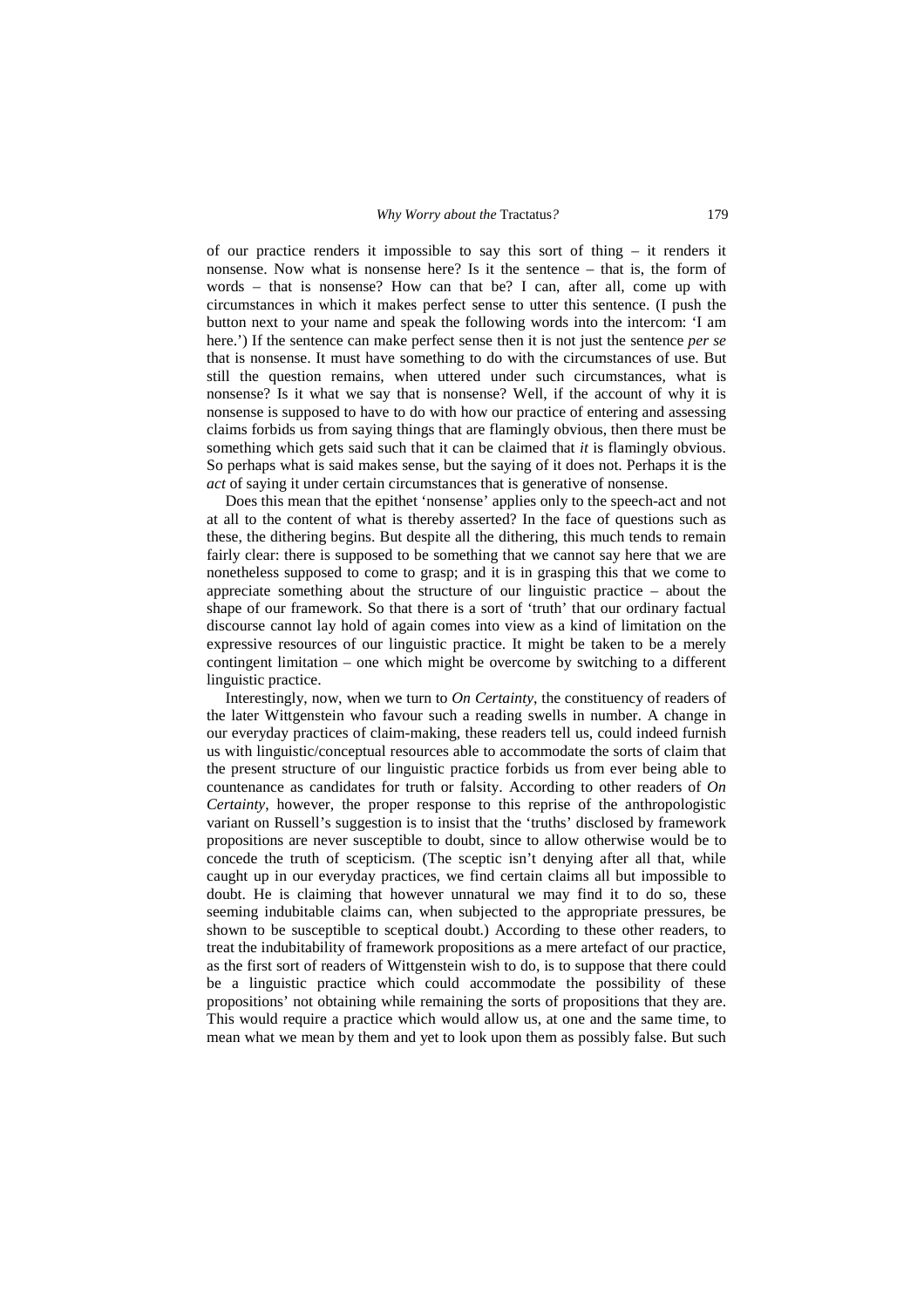a practice would be an incoherent practice. To think that there could be such a practice is to run foul of Wittgenstein's fundamental insights regarding the manner in which inquiry must be conducted. Such a practice would require that we be able to accept, and at the same time refuse, the fundamental techniques of description and claim-making presupposed by the practice as a whole. And the whole point of Wittgenstein's last work, according to this variant of the standard reading, is to try to show that such a practice – one that could accommodate sceptical doubts regarding the epistemic credentials of its own framework – is something that cannot be. It is not just something that cannot be for some contingent reason. The non-contingent character of this impossibility becomes manifest to us through our realizing that when we try to convert features of our framework of inquiry into topics of inquiry, we end up speaking nonsense; and we end up speaking nonsense because we end up violating the conditions of the possibility of meaningful discourse. Such nonsense arises whenever we try either to question or to claim to know the truth of a framework proposition.

 If the argument of Wittgenstein's last book is read as proceeding in such a fashion, it, too, would seem to be open to some version of the devastating charge to which the *Tractatus* was previously held to be vulnerable. If the sceptic's questions and Moore's counterassertions are nonsense, then so, too, should be the framework propositions which seek to articulate and display those 'truths' – or quasi-truths. But how can the conclusion that they are nonsensical be made to cohere with the claim that they are fundamental to our linguistic practice and that that is why they cannot be doubted in the manner of the sceptic nor affirmed in the manner of Moore? Some proponents of this interpretation try to buy room by saying that framework propositions are not nonsensical; they are just not assertable. Yet it is hard to see how something which can never be asserted can be meaningful. And, if what a framework proposition says is meaningless, it is hard to see how it can also be part of a framework. How can that which is asserted by a piece of nonsense be fundamental to anything? Is the thought expressed by a framework proposition a thought or not? Is it something thinkable? Once again, the very structure of the argument attributed here to Wittgenstein seems to presuppose the intelligibility of something which, at a later stage, it is committed to declaring unintelligible. And, here again, it is tempting to think that the following stratagem might buy one philosophical breathing space: the appearance of an argument here is ultimately to be recognized as a ladder which we are supposed to climb up and then throw away. On this variant on the standard reading of Wittgenstein's last work, the strategy is not to show us that what we assert when uttering a framework proposition is true – for any attempt to assert such a proposition is nonsense, and nonsense has no truthconditions. Wittgenstein's strategy is to show us something about the nature of our linguistic practice that cannot be asserted in a factual proposition or in any other kind of proposition – not even in a framework proposition. Although what these propositions seek to assert can not be asserted, nevertheless, it is something that can be shown – and that we can come to grasp – through an examination of the nature of our lives with language. A framework proposition therefore does not say something that cannot be said in factual language, for what it appears to say simply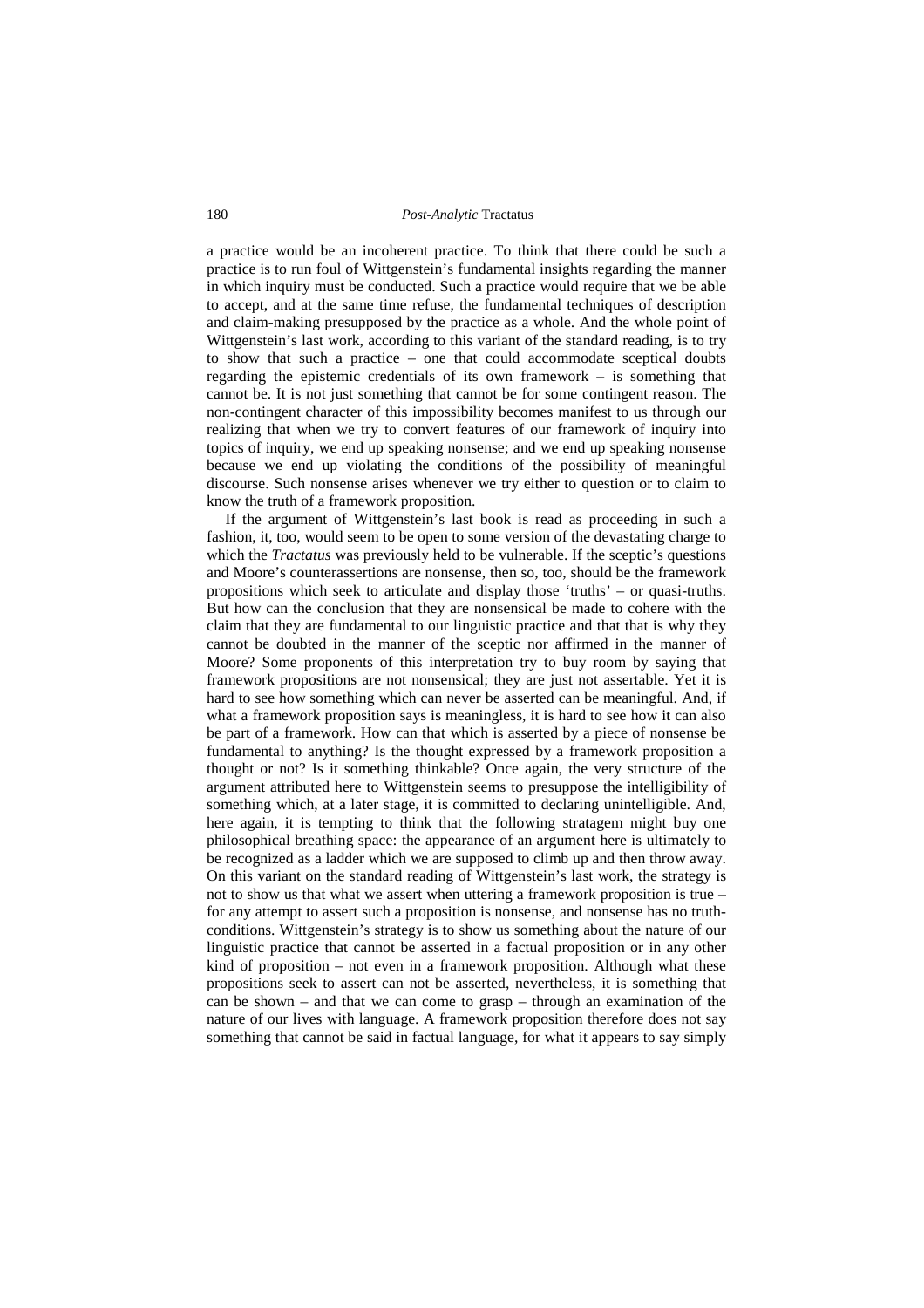is not assertable. It merely points to something which can be shown – and can only be grasped by someone who has successfully worked through the exercise of following all the way through what is shown – in the appropriate sort of examination of what it is that we actually *do* with language. Here again, if one construes what is thus pointed to as a sort of truth that cannot be stated and yet which can be conveyed, then one remains within the ambit of a pseudo-Tractarian interpretation of Wittgenstein's later philosophy.

 A proponent of this latter sort of reading of the latest Wittgenstein will, again, bristle if one suggests to him that his 'solution' to the problem posed by the devastating charge is simply to relocate the problem to the realm of the unsayable. He does seem to think that framework propositions hint at something they cannot say, but he does not want to saddle the latest Wittgenstein with a last-minute conversion back to the pseudo-Tractarian doctrine that there is a realm of ineffable fact-like framework truths. His distaste for such a doctrine notwithstanding, he will insist that what framework propositions misfiringly attempt to assert are not facts, or even 'facts'. Indeed, what they point to are not even supposed to be candidates for assertion, yet the attempt to assert them still serves a useful purpose by directing our attention to features of linguistic practice and/or reality that undergird our linguistic practice. In this way, they enable us to see matters aright.

 And, again, these readers of the latest Wittgenstein will do their best to describe their reading of Wittgenstein in ways that disguise its pseudo-Tractarian character. They will emphasize that we are now no longer talking about the logical structure of language, but rather about the presuppositions of a practice; we are not talking about what we can say in language, but about what we do with language and so on. But, again, do not be fooled: the proper measure of how pseudo-Tractarian a reading of the latest Wittgenstein is is not to be gauged by the vocabulary in which it is couched. It is to be gauged by the structure of the problems it encounters, the nature of the responses these engender, and the attendant forms of evasion and wavering that characterize such responses.

#### **The Pseudo-Continuity of Wittgenstein's Philosophy**

I have sought thus far in this paper only to bring out how deep the parallels run between standard readings of the early, the later, and the latest Wittgenstein. I do not mean hereby to deny that one can discover all sorts of difference within these parallel conceptions attributed to Wittgenstein at these supposedly very different stages of his development. Nonetheless, it is important to come to see how very little philosophical progress Wittgenstein actually succeeds in making with his fundamental problems, if the standard narrative of his intellectual trajectory has any merit. The parallel begins, at each stage, with the idea that Wittgenstein is concerned to show that there is something that cannot be: there cannot be an illogical language; there cannot be a private language; there cannot be a practice of knowing and doubting whose framework judgements are themselves candidates for knowledge or doubt. Or, if one thinks that it helps matters, one can reformulate the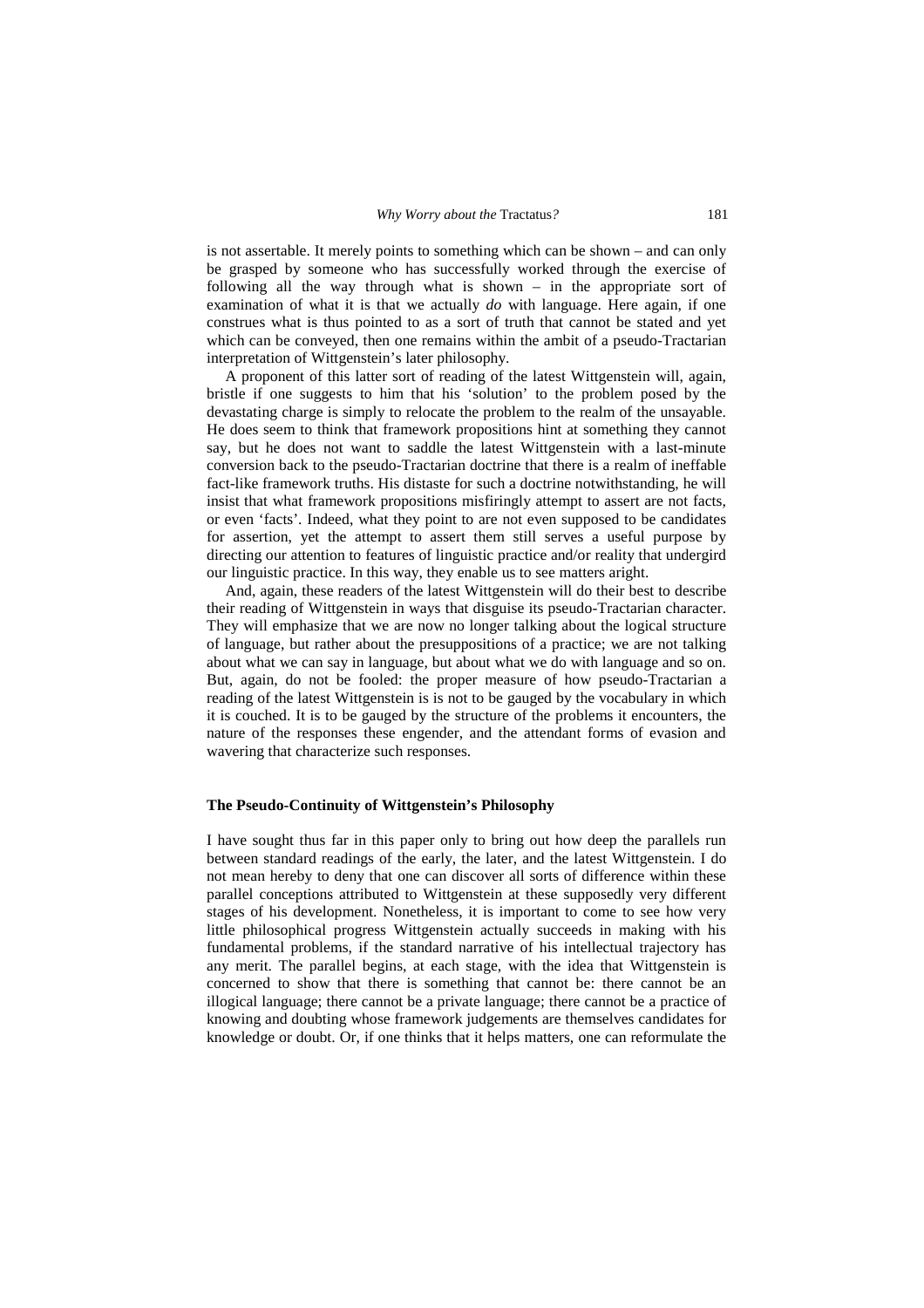putative parallel here in linguistic terms. Thus reformulated, the parallel begins with the idea that, at every stage of his career, Wittgenstein is concerned to show that we run up against a limit of language: we cannot say what can only be shown; I cannot speak about anything so private that others are necessarily incapable of speaking about it; we cannot say we know or doubt the judgements expressed by framework propositions. Or, if it seems insufficiently Wittgensteinian to couch matters in general terms rather than in terms of specific examples of philosophical nonsense, one can reformulate the parallel by displaying particular instances of the particular sort of thing that our logic, or grammar or linguistic practice allegedly debars us from saying: I cannot say this proposition has that logical form; I cannot say 'Only I can know my pain'; I cannot claim under present circumstances to know that I am here. However one formulates the parallel here, in each case the parallel lies in the idea that *there is something we cannot do*. To think that this is the locus of significant continuity is to miss what I take the real continuity in Wittgenstein's philosophy to be – one which is nicely summarized in section 374 of *Philosophical Investigations*: 'The great difficulty here is not to represent the matter as if there were something one *could not* do.'

 The idea that Wittgenstein's aim is to show us that there is something we cannot do goes hand-in-hand with the tendency to read Wittgenstein, at each stage of his career, as seeking to adumbrate the conditions of meaningful speech – whether one takes these conditions to reside in the logical structure of language, the rules of grammar or the shape of our linguistic practice. In each case, Wittgenstein's aim is taken to be one of showing the philosopher that he is speaking nonsense because he has violated certain conditions. The integrity of Wittgenstein's method of philosophical criticism thereby comes to apparently require that he first be able to specify what the conditions in question are. This requirement, in turn, gives rise to the appearance that he must be committed to the existence of a set of quasi-truths – whether they be called the principles of logical syntax, the rules of grammar, or the judgments that constitute the framework of our practice – that mark the bounds of sense and reveal the exact point at which the philosopher has strayed beyond them. These quasi-truths must lie outside the realm of merely empirical truths, while lying just inside the limit beyond which the realm of impermissible philosophical nonsense begins.

 Once the question arises what sort of truth it is that these quasi-truths can be said to be possess, the waffling and dithering begins. For the account of nonsense that emerges from the specification of such a set of conditions on the possibility of meaningful discourse always requires a distinction between two sorts of proposition: ordinary empirical propositions and logical, grammatical, or framework propositions – it being through the latter that the conditions on the former are to be articulated, and the problem being that the latter always end up looking as if they involve what is, by their own lights, a failure to live up to the conditions of meaningfulness that they themselves seek to articulate. But the full extent of the parallel between readings of the early, the later and the latest Wittgenstein only comes fully into view when one learns to recognize the homology in the steps of the dance that ensues when readers of each these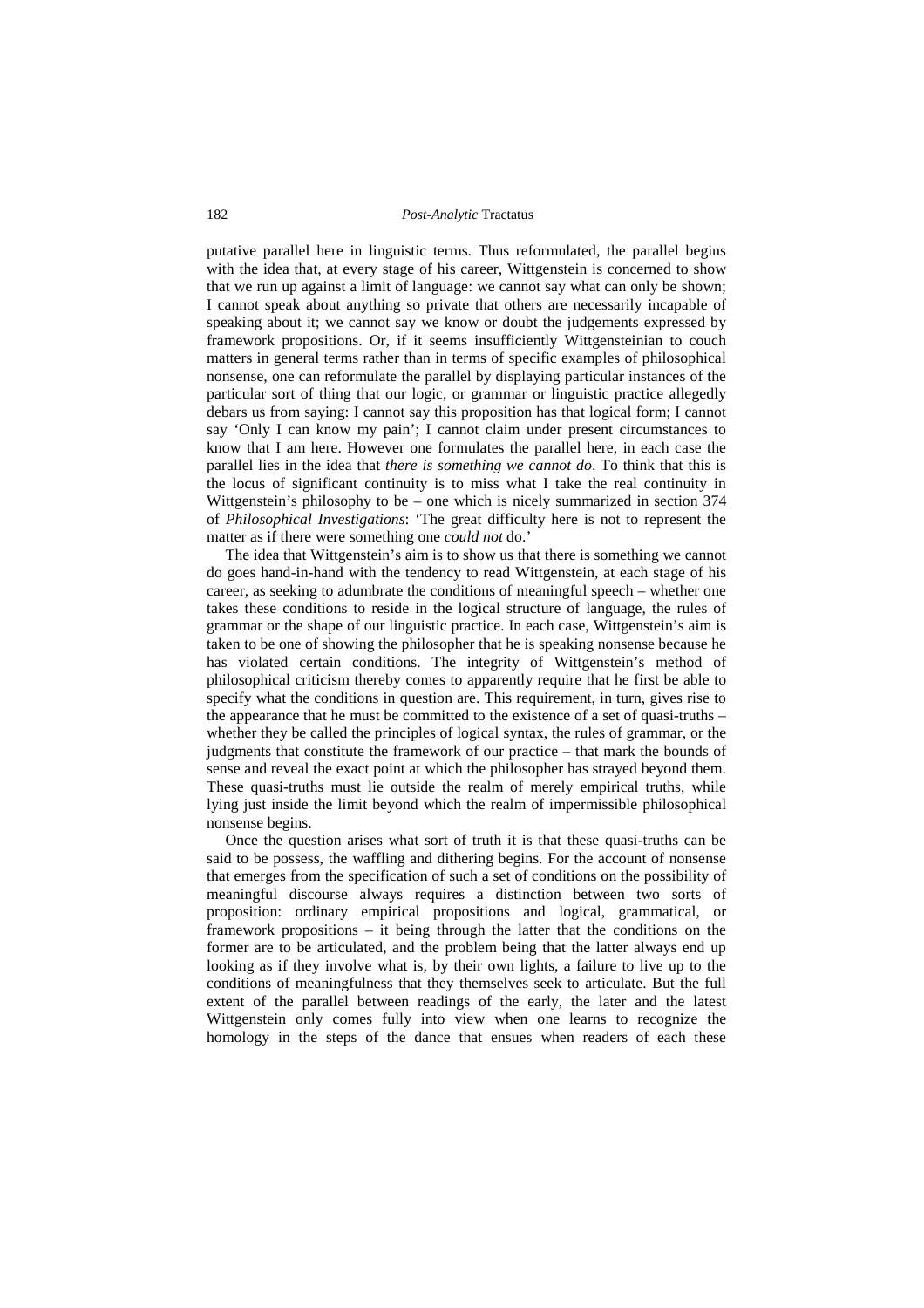Wittgensteins attempt to evade the consequences of some version of what I have called the devastating charge. The first sequence of steps begins with an attempt to domesticate the conditions on meaningful speech by construing them as contingent limitations on our capacities for thought and language, and it ends up collapsing into some form of psychologism, sociologism or linguistic idealism. The second sequence of steps begins with an attempt to affirm the non-empirical character of the statements that formulate the conditions of the possibility of meaningful speech, and it ends up leaving it a complete mystery why the putatively less than nonsensical logical, grammatical or framework propositions should be thought to be in any better (logical or grammatical) shape than the propositions they seek to expose as nonsensical. The third sequence of steps begins by biting the bullet and accepting the charge that the propositions that articulate the conditions on meaningful speech are themselves meaningless – like the statements they seek to condemn – but it then tries, by whistling what cannot be said, to find a way for these bits of nonsense to succeed in communicating (that which they cannot say) by some other means. It is when this third sequence of steps reaches its climax that readings of the later Wittgenstein become unmistakeably pseudo-Tractarian. But it is mistake to think that a reader who shrinks from following through on all the steps of the dance, and takes pride in having remained stuck somewhere in the middle of the first or second sequence of steps, has thereby avoided the dialectic of pseudo-Tractarianism. The whole point of the *Tractatus* is that all of its rungs belong to a single ladder. To execute the final sequence of steps in this dance is at least to have climbed all the way up to the penultimate rung of the ladder, and, comparatively speaking, that is a form of progress. But it is not yet to do what the *Tractatus* seeks to enable its reader to do: namely, to throw the whole ladder away.

#### **An Alternative Reading of the** *Tractatus*

I have termed the reading of the *Tractatus* briefly sketched at the beginning of this paper pseudo-Tractarian in order to be able to distinguish it from the reading of that work which I myself favour and which I have defended in other writings of mine. I cannot go into the details of that reading here, $<sup>8</sup>$  but will only say enough to</sup> indicate why, if one endorses that reading, one will want to conclude that the early Wittgenstein had already set forth, within the pages of the *Tractatus,* a critique of the doctrines attributed to the early, the later and the latest Wittgenstein on the standard readings of each of these three stages of his philosophical development outlined above – a critique that does not attempt to pretend that the devastating charge is anything less than devastating.

 The fundamental differences in different readings of the *Tractatus* are usually to be traced to differences in how readers approach the famous penultimate paragraph of the book, where we are told that the author's propositions serve as elucidations by *our* – that is, the reader's – coming to *recognize* them as nonsensical. The question any reading must come to terms with is this: how can the recognition that a proposition is *nonsense* ever elucidate – ever shed light on – anything? This is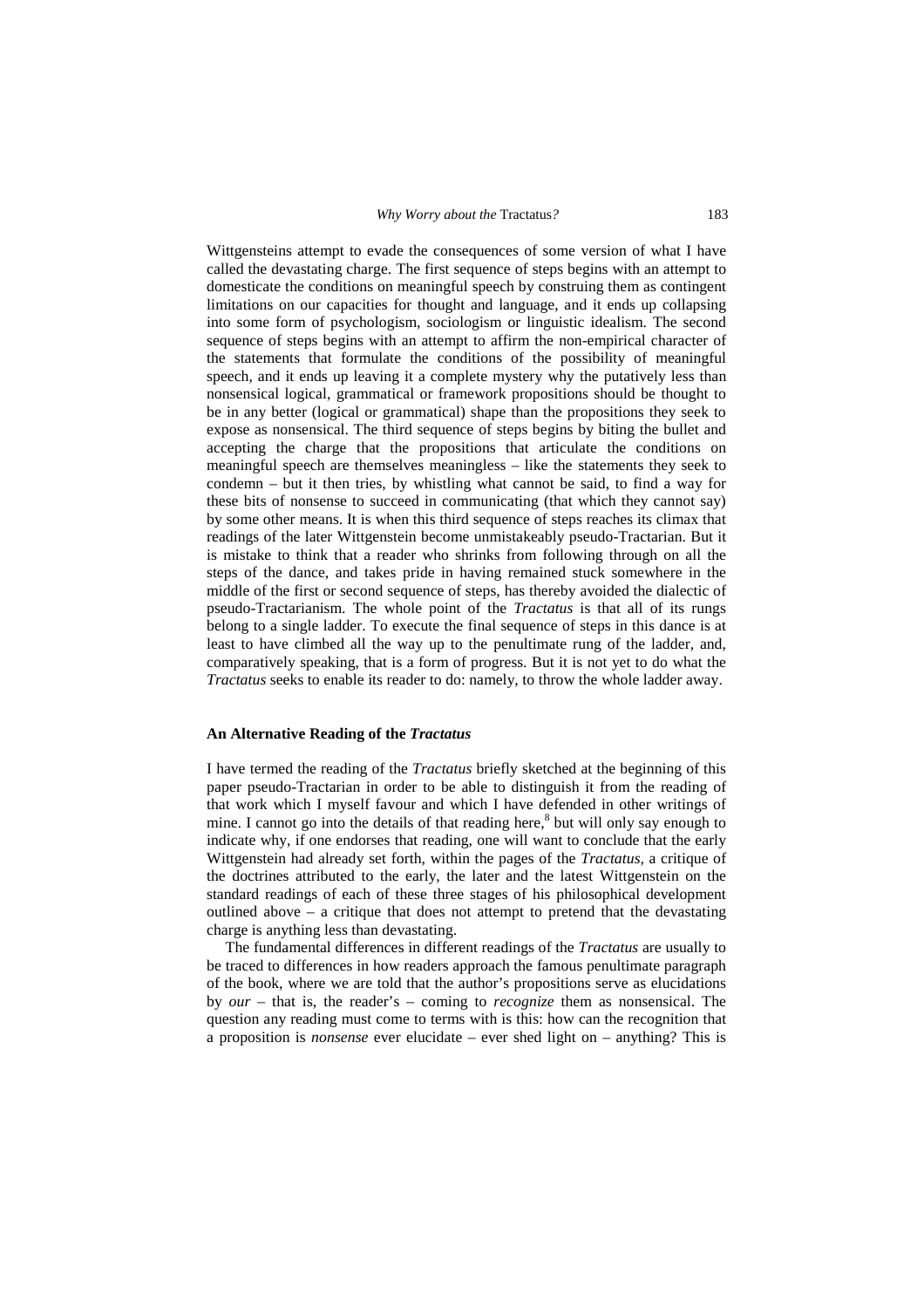what the *Tractatus* has to say about what is distinctive about its own conception of nonsense:

Frege says: Every legitimately constructed proposition must have a sense; and I say: Every possible proposition is legitimately constructed, and if it has no sense this can only be because we have given no *meaning* to some of its constituent parts. (TLP 5.4733)

 I would like to draw attention to the word 'only' in this passage. The critical difference between the formulation attributed to Frege and the one which the *Tractatus* endorses is that the former implicitly distinguishes between those propositions that are legitimately constructed and those that are not, while the latter rejects the idea that there is such a thing as a logically illegitimately constructed proposition: 'Every *possible* proposition is legitimately constructed.' The 'only' indicates that there is only one way for a proposition to fail to have a meaning where one might have thought that there were two. What does it mean to reject the idea that there could be logically illegitimately constructed propositions? Or, to put the same question differently, what does the early Wittgenstein mean, when he says (in TLP 5.4732) 'We cannot give a sign the wrong sense'?

 I have argued elsewhere – in a paper titled 'The Method of the *Tractatus*' 9 – that Wittgenstein saw a tension in Frege's thought between two different conceptions of nonsense, which I call the *substantial conception* and the *austere conception* respectively. The substantial conception distinguishes between two different kinds of nonsense: mere nonsense and substantial nonsense. Mere nonsense is simply unintelligible – it expresses no thought. Substantial nonsense is composed of intelligible ingredients combined in an illegitimate way – it expresses a logically incoherent thought. According to the substantial conception, these two kinds of nonsense are logically distinct: the former is mere gibberish, whereas the latter involves what commentators on the *Tractatus* are fond of calling a 'violation of logical syntax'.<sup>10</sup> The austere conception, on the other hand, holds that mere nonsense is, from a logical point of view, the only kind of nonsense there is. The *Tractatus* is standardly read as championing the substantial conception. This is, I argue, to mistake the bait for the hook  $-$  to mistake the target of the work for its doctrine. On the reading of the *Tractatus* I sketch in the above-mentioned paper, the *Tractatus* is to be seen as resolving the tension in Frege's thought between these two conceptions of nonsense in favour of the austere view.<sup>11</sup> The presence of the word 'only' in the above passage is therefore to be seen as signalling Wittgenstein's rejection of the substantial conception.

 On a resolute reading, the *Tractatus* itself does not subscribe to any variant of the substantial conception, and thus the aim of the work is not to show us that certain sequences of words (or particular employments of them) possess an intrinsically flawed sense by persuading us of the truth of some theoretical (though perhaps unsayable) doctrine about where to locate 'the limits of sense'. Rather, the early Wittgenstein seeks to show that any theory which seeks to draw such 'a limit to thinking' commits itself, as he says at the outset of the book, to being 'able to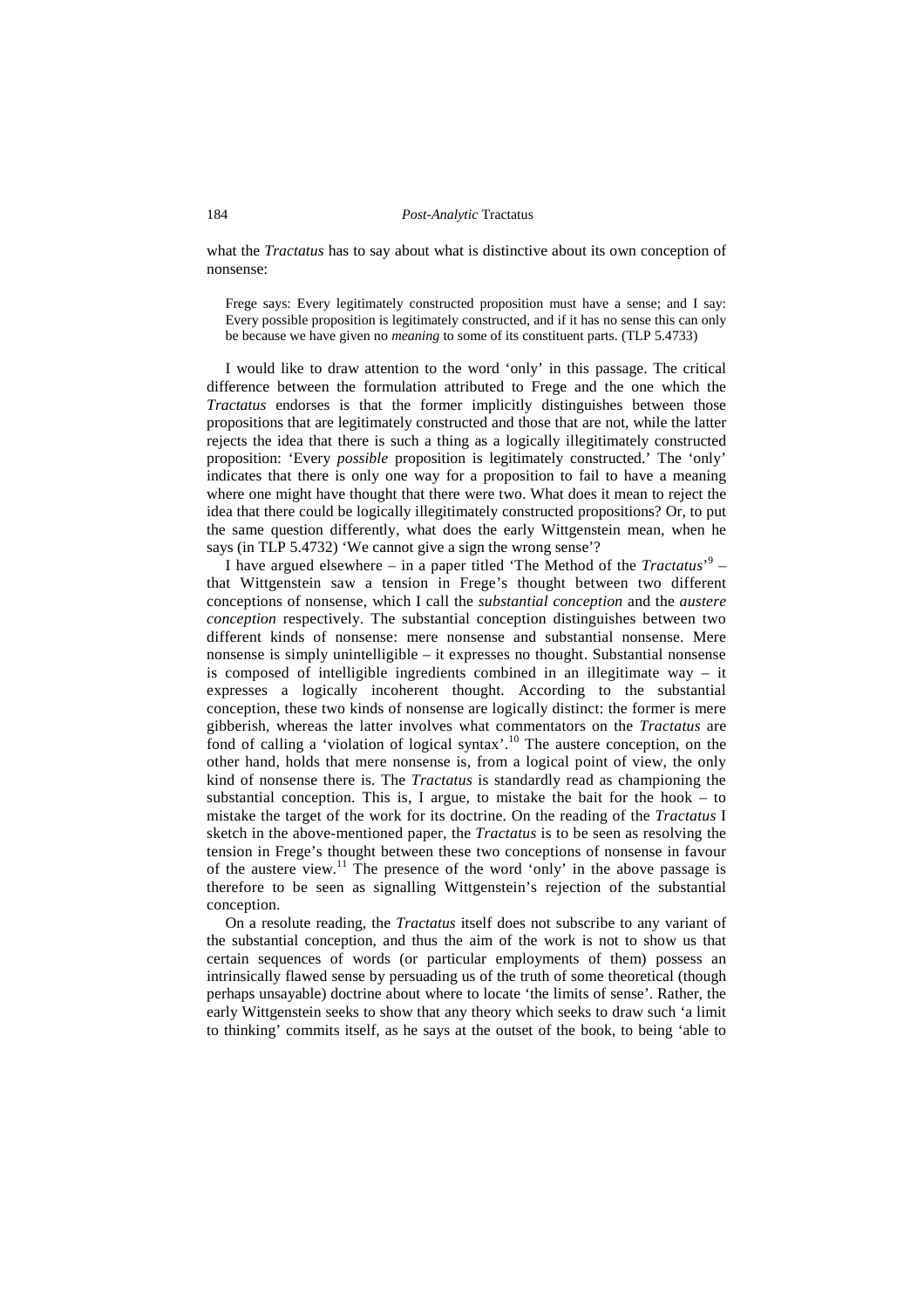think both sides of the limit' and hence to being 'able to think what cannot be thought'. The Tractarian attack on substantial nonsense – on the idea that we can discern the determinately unthinkable thoughts which certain pieces of nonsense are trying to say – is an attack on the coherence of any project which thus seeks to mark the bounds of sense. The *Tractatus* seeks to bring its reader to the point where he can recognize sentences within the body of the work as nonsensical not by means of an account of the conditions of meaningful speech which legislates certain sentences out of the realm of sense, but rather by bringing more clearly into view for the reader the life with language he already leads – by harnessing the capacities for distinguishing sense from nonsense implicit in the everyday practical mastery of language which the reader already possesses. As the Preface says, 'The limit ... can only be drawn *in language* and what lies on the other side of the limit will be simply nonsense'. The word 'simply' here goes with the 'only' (in TLP 5.4733) to which I drew attention previously. That is, once we go 'outside' of language what we end up with are forms of words which are nonsense in what this work aims to show is the only way anything can be nonsense. The work seeks to do this not by instructing us in how to identify determinate cases of nonsense, but by enabling us to see more clearly what it is we do all the time with language when we succeed in achieving determinate forms of sense and what it is we fall short of doing when we fail to achieve such forms of sense, yet are prey to the illusion that we are making a kind of sense.

 The assumption underlying Tractarian elucidation, on this reading of the book, is that the only way to free oneself from such illusions is to enter into them and explore them from the inside. The illusion that the *Tractatus* seeks to explode, above all, is that we can run up against the limits of language. The book starts with a warning about a certain kind of enterprise – one of attempting to draw a limit to thought. In the body of the text, we are offered (what appears to be) a doctrine about 'the limits of thought'. With the aid of this doctrine, we imagine ourselves to be able both to draw these limits and to see beyond them. We imagine ourselves able to do what the Preface warns we will fall into imagining ourselves able to do (once we imagine ourselves able to draw a limit to thought): we imagine ourselves able 'to think both sides of the limit' (and hence 'able to think what cannot be thought').<sup>12</sup> The aim of the work is to show us that beyond 'the limits of language' lies not ineffable truth, but rather (as the Preface cautions) *einfach Unsinn*. 13 At the conclusion of the book, we are told that the author's elucidations have succeeded only if we recognize what we find in the body of the text to be nonsense. He tells us in TLP 6.54 how these sentences serve as elucidations: by enabling us to recognize them *as* nonsense.14 The sign that we have understood the author of the work is that we can throw away the ladder that we have climbed. That is, we have finished the work, and the work is finished with us, when we are able to *throw* the sentences in the body of the work – sentences about 'the limits of language' and the unsayable things which lie beyond them – *away*.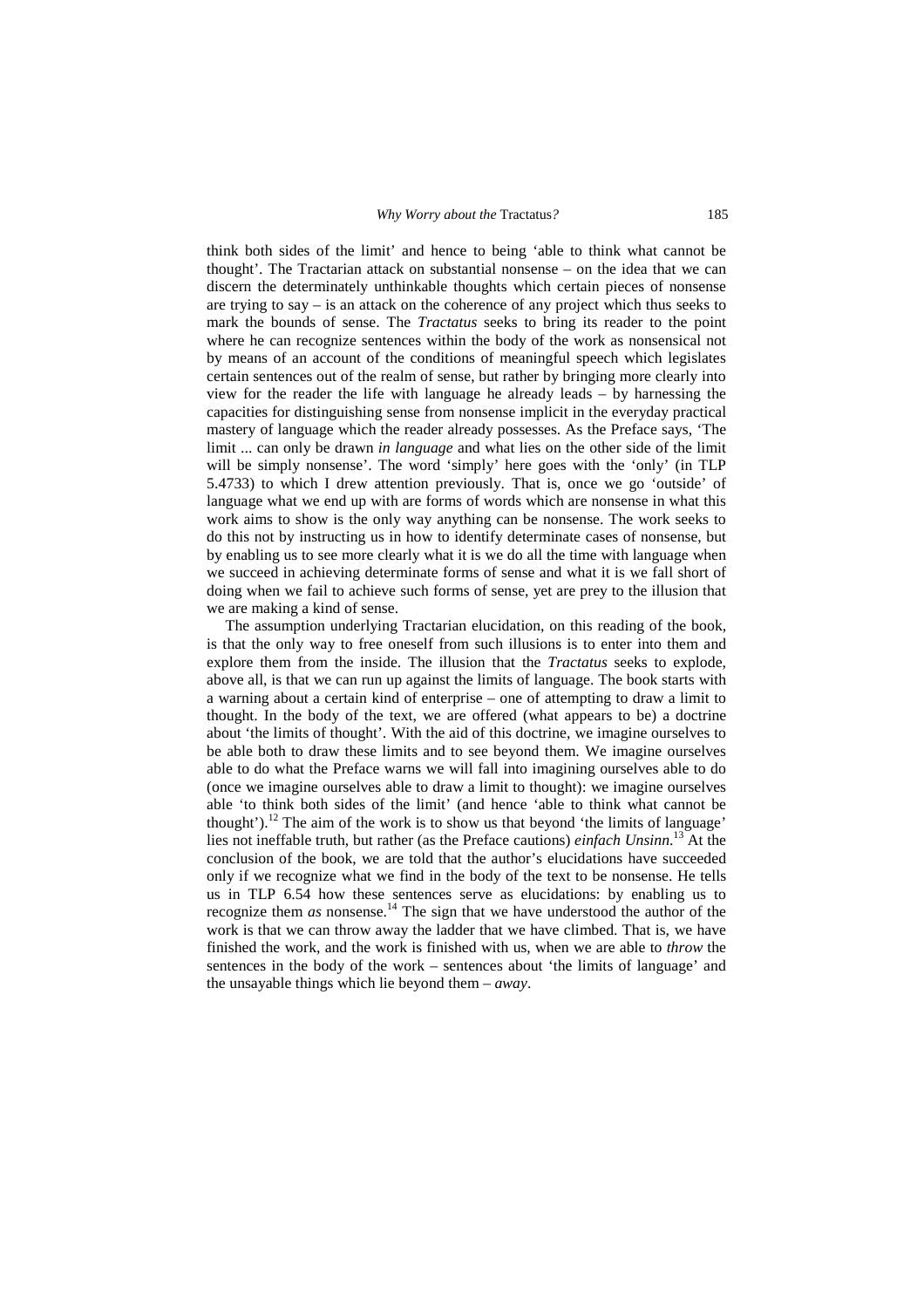#### **An Alternative View of the Continuity in Wittgenstein's Philosophy**

We are now ready to take up the question where the continuity in Wittgenstein's philosophy will appear to lie to someone who undertakes to read all of his major writings – early and late – in a similarly resolute fashion. Consider the following remark from 1935:

*Different kinds of nonsense.* Though it is nonsense to say 'I feel his pain', this is different from inserting into an English sentence a meaningless word, say 'abracadabra' (compare Moore last year on 'Scott kept a runcible at Abbotsford') and from saying a string of nonsense words. Every word in this sentence is English, and we shall be inclined to say that the sentence has a meaning. The sentence with the nonsense word or the string of nonsense words can be discarded from our language, but if we discard from our language 'I feel Smith's toothache' that is quite different. The second seems nonsense, we are tempted to say, because of some truth about the nature of things or the nature of the world. We have discovered in some way that pains and personality do not fit together in such a way that I can feel his pain. – The task will be to show that there is in fact no difference between these two cases of nonsense, though there is a psychological distinction, in that we are inclined to say the one and be puzzled by it and not the other. We constantly hover between regarding it as sense and regarding it as nonsense, and hence the trouble arises.

 For a resolute reader of Wittgenstein, Wittgenstein's description here of his task – to show that there is in fact no logical difference between these two cases of nonsense – will seem equally accurate as a description of the task of his early and his later work. Certain passages in the later work, however, in which Wittgenstein speaks, for example, of 'excluding certain combinations of words from our language', might seem to contradict this, thus inviting a reading of Wittgenstein along the following lines: certain combinations of words are to be identified as impermissible on the grounds that these combinations violate the principles governing which combinations of words are grammatically well-formed. It is precisely such a reading of his work that a resolute reader of Wittgenstein will hear him seeking to fend off in § 500 of *Philosophical Investigations*: 'When a sentence is called senseless, it is not as it were its sense that is senseless.' A resolute reader of Wittgenstein will take such a passage to mark an important continuity in Wittgenstein's thought: when Wittgenstein remarks in his later writings that a nonsensical word does not have a 'senseless sense' (as for example, in *Philosophical Investigations*, § 500), he is refashioning the Tractarian point that we cannot give a sign 'the wrong sense'.

 To see what is at stake here, recall that according to the standard reading of the so-called private language argument, Wittgenstein's aim was to show: (1) that the possibility of language use rests on certain conditions; (2) that a private language does not satisfy those conditions; and therefore (3) that such a language is impossible. Such a reading of the 'private language argument' takes the aim to be to show that the very idea of a private language is the idea of something which we can rule out because of the kind of sense that the locution 'private language' has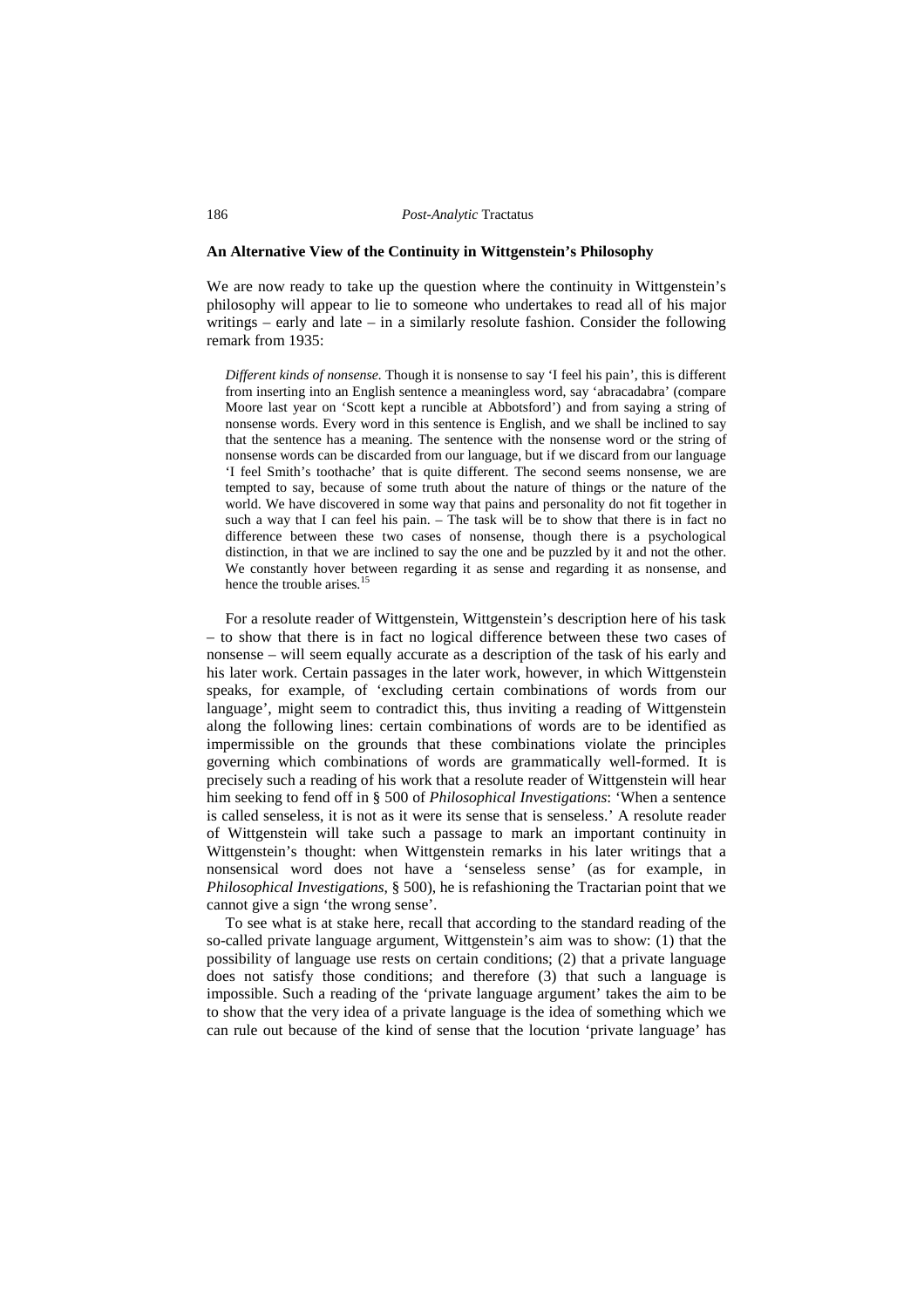antecedently been given. It takes it that there is something determinate which the philosopher wants to mean by the locution 'private language' and that *that* is nonsense. There are, of course, all kinds of perfectly determinate things one might mean in speaking of a 'private language'. I might tell you that I just invented a private language and that I am its only speaker, but, if you are nice to me, I might consider teaching it to you. But that is not the kind of thing the philosopher wants to mean by a private language. Why not? Because, we will be told, it is not private enough. Wittgenstein says his topic is 'the language which describes my inner experiences and which only I myself can understand'; and we will be told that the right way to understand what is at issue here is to understand that a 'private language' is a sort of language which it is impossible for anyone but me to understand. Thus there is a right way of understanding what Wittgenstein means by 'private language' and this is the sort of thing that he is concerned to show cannot be. There is therefore supposed to be a determinate something that is the thing that the philosopher does want to mean that Wittgenstein is taken to be interested in singling out in order to show that *that* is something that the philosopher cannot mean because it is nonsense. On any such analysis of what is at issue here, what the philosopher means must be shown to be not mere nonsense but substantial nonsense.

What would a reading of the relevant sections of *Philosophical Investigations* that did not attribute to Wittgenstein a commitment to the substantial conception of nonsense look like? A resolute reader of this stretch of Wittgenstein's later work will want to begin by pointing out that Wittgenstein does not say that there cannot be a private language. The discussion of private language (like so many passages in Wittgenstein's later work) begins with an invitation for us to try to imagine something.<sup>16</sup> The point of the exercise is not to get us to see that there is something determinate to imagine which we are then supposed to see as a sort of thing that cannot be. Rather, the point of the exercise is to get us to see that there is nothing for us to mean by the locution 'private language' that corresponds to what we, under the pressure of certain philosophical perplexities, want to mean by it. There are, of course, various things we can mean by it, but they do not answer to our philosophical desires. And as long as there hovers before us the seeming possibility of something further to mean that does promise to answer to our philosophical desires, the philosopher's treatment of the question of a 'private language' remains unfinished. The point of the exercise of trying to imagine 'a private language' is to work through 'the seeming possibility' here – to try to think it all the way through – until we find it dissolves on us. The transition from latent to patent nonsense is the point of the exercise: the task is to help us see how the seeming possibility (of a 'private language') dissolves under the pressure of an attempt to work out what 'it' (seemingly) requires. What makes a reading of this bit of Wittgenstein's text 'resolute' (in my parlance) is that it follows all the way through on such an exercise to the point where the apparent something dissolves into a nothing. And what makes a reading 'irresolute' (in my parlance) is that it continues to cling to the idea that there is something determinate which the words 'private language', on a philosophical employment of them, are trying, but failing, to mean, and that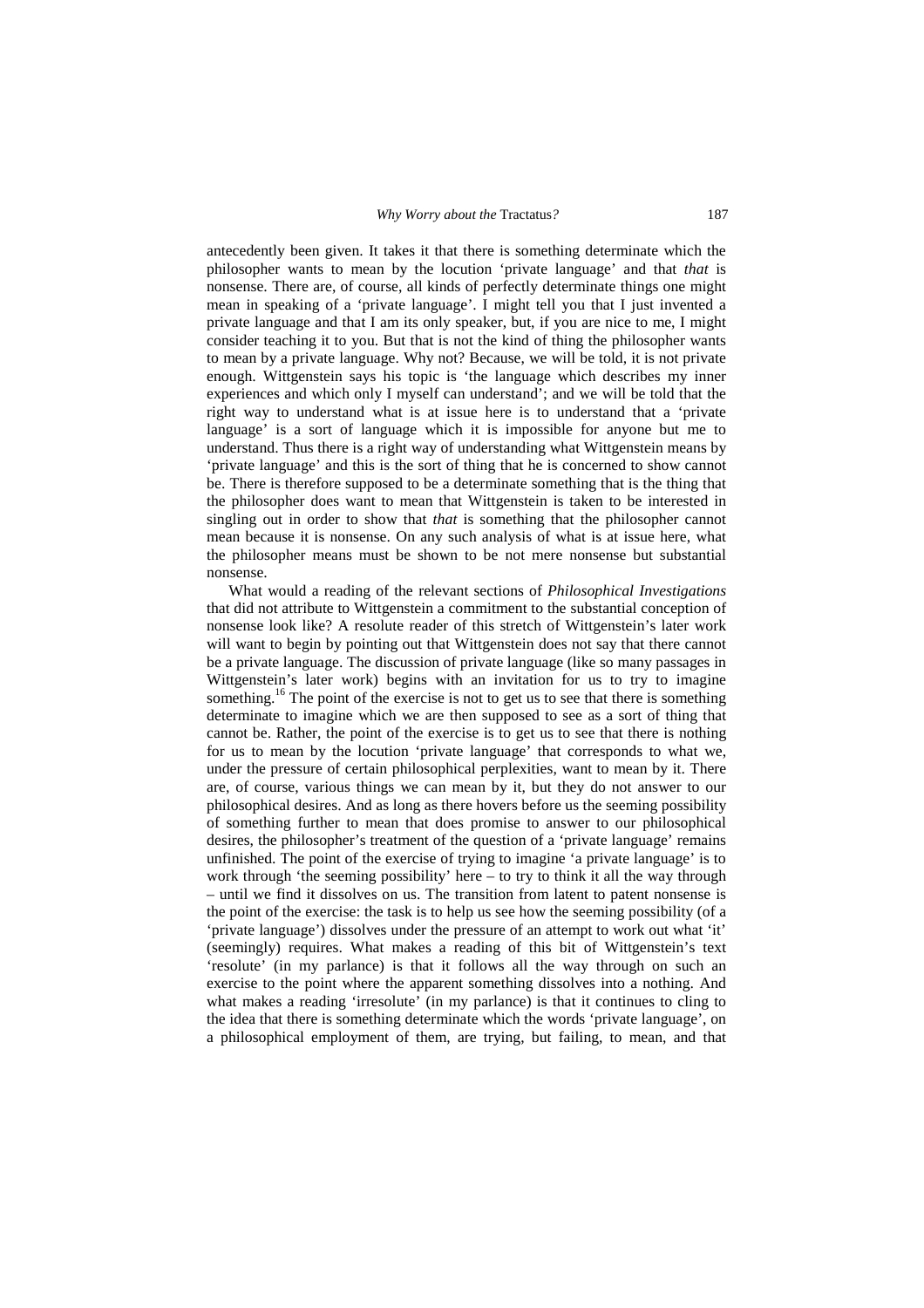Wittgenstein's aim is to show his interlocutor that *that* is a sort of thing that cannot be. To fail to see how different these two different ways of reading Wittgenstein are is, I think, to fail to see what is at stake in his work – what sort of treatment of philosophical problems he seeks to offer – both early and late.

 On some readings of the so-called 'private language argument', the nonsensicality of the idea of a private language can be traced to the incompatibility of the concepts 'private' and 'language'. These two concepts, we are told, cannot be made to fit together. On most readings of *On Certainty*, on the other hand, the nonsensicality of uttering a proposition such as 'I am here' under ordinary circumstances is to be traced to a different sort of incompatibility – the incompatibility of the sentence with its context of use. This sentence and this context, we are told, cannot be made to fit together. It is important to see that the progress from one of these accounts of nonsense (in terms of the incompatibility of the components of a proposition) to the other (in terms of the incompatibility of the components of a speech-situation) does not make the sort of difference that some commentators on Wittgenstein's work would like to imagine it does.<sup>17</sup> Each of these accounts holds that there is something determinate that the philosopher wants to mean, if only he could. As long as one traces each of the stages of progress in Wittgenstein's philosophy in terms of such exchanges of one version of the substantial conception of nonsense for another – as almost all of the commentary on Wittgenstein's work does – one has made Wittgenstein's philosophy, in all of its stages, vulnerable to the sort of criticism that he sought already in the *Tractatus* to advance against the views of Frege and Russell.

Consider what Wittgenstein says in *On Certainty*, § 348:

[T]he words 'I am here' have a meaning only in certain contexts, and not when I say them to someone who is sitting in front of me and sees me clearly – and not because they are superfluous, but because their meaning is not *determined* by the situation, yet stands in need of such determination.

 What Wittgenstein says here is not that it is clear what determinate thing it is that the sentence 'I am here' means, but, because of the unsuitable character of its context of use, it cannot be said. Rather what he says is that the meaning of these words is not determined by the situation – their meaning still stands in need of further determination. Over and over again, in *On Certainty*, Wittgenstein tries to get us to see that it is only through its being caught up in circumstances of use that a sentence has sense. This is why he says in *On Certainty*, § 348 that 'the words 'I am here' have a meaning *only* in certain 'contexts' – that is, it is a mistake to think that the words themselves possess a meaning apart from their capacity to mean what they do in the various contexts of use in which they can be put to work to say something. All of the differences in philosophical approach between the two works notwithstanding, the 'only' here in *On Certainty* is making a point that parallels the point of the 'only' in 5.4733 of the *Tractatus*. The point of the 'only' is that there is not some other way for the words 'I am here' to achieve a determinate sense apart from having one conferred upon them through their employment in a context of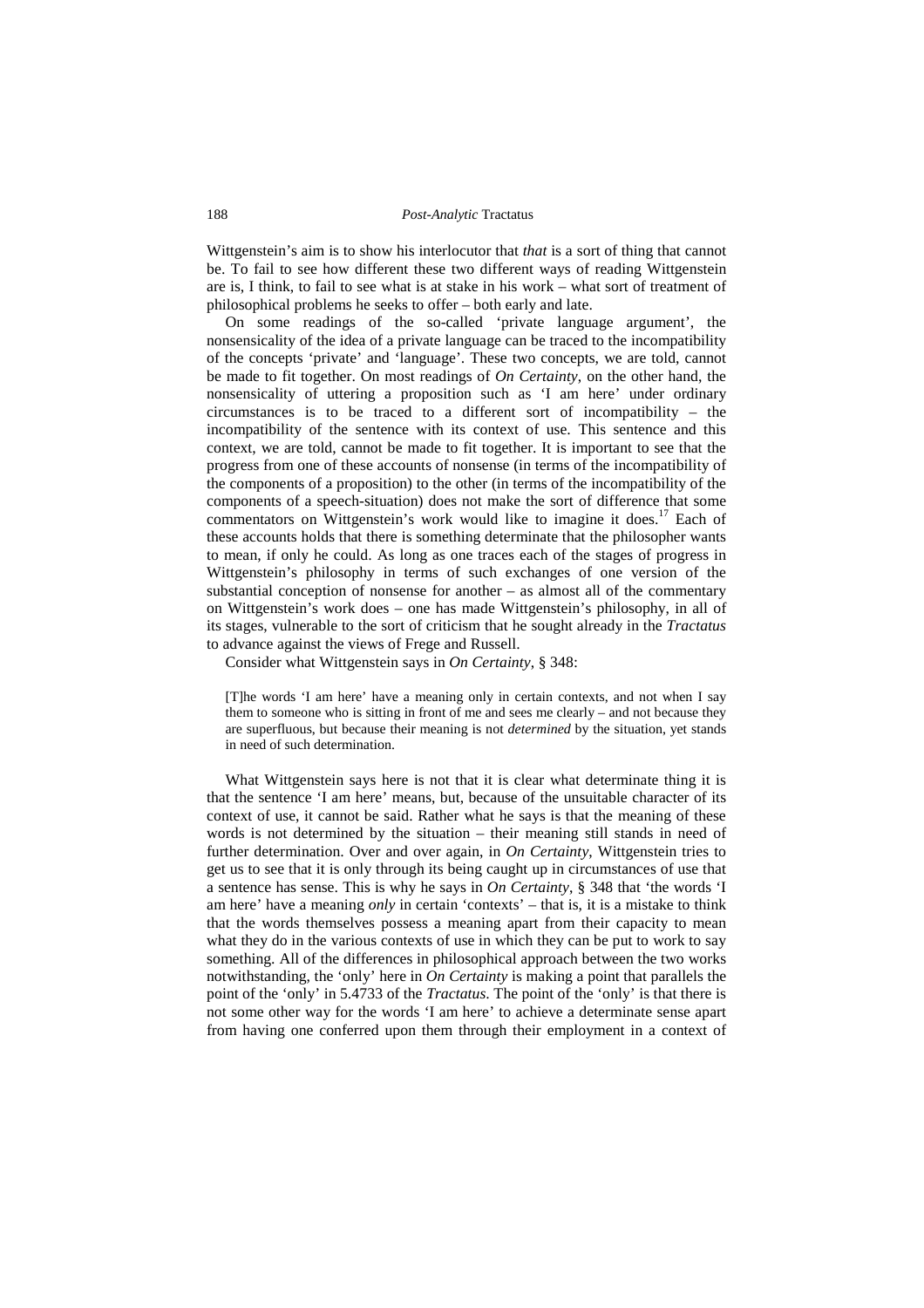use; and hence there is not some other way for these words to fail to make sense apart from such a failure to confer determinate sense upon them. And this means that there is not some way for these words to fail to make sense when imported into a particular context of use because of the fully determinate sense they already have, prior to and independent of their occurrence in contexts of significant use. Here, again, the 'only' signals Wittgenstein's commitment to the austere conception of nonsense: the only way for a form of words to be nonsensical is for us to fail to mean something determinate by them.

 Wittgenstein sought in his early work to show us how we are able to fail to confer a determinate method of symbolizing upon a sign while imagining that we have already done so. His early method of philosophy tried to get us to see this by having us see that some putative thought (that we imagined ourselves able to lay hold of by calling upon a particular form of words) could not be translated into (what the *Tractatus* calls) a proper logical syntax – an ideography specifically designed to perspicuously display the logical structure of any proposition expressed in it. The point of employing such a notation was not to demonstrate to the philosopher that he had violated a principle of logical syntax. Rather, faced with a perspicuous representation in a proper logical symbolism of the possibilities available to him for meaning his words, the philosopher was to discover for himself that he had unwittingly hovered between alternative possibilities of meaning them, without determinately settling on any one. In Wittgenstein's later method of philosophy, there is no longer any privileged role to be played by a logical symbolism. Rather what we find in its stead are a multitude of examples: examples of the sorts of things that we, when doing philosophy, are tempted to exclaim ('A word stands for a thing', 'Only I can know whether I am in pain' and so on), examples of some of the apparently related sorts of things that we, when not doing philosophy, actually do say or possibly might say ('What does this word stand for?', 'Bring me a slab!', 'I wish I knew what was going on inside his head right now'), and (seeming) examples of situations whose possibility we are invited to imagine (imagine a complete language consisting of only four words, imagine a language which describes your inner experiences and which only you yourself can understand). The point of such interlocking sets of examples and invitations is not to mark out some bright line of grammar which the philosopher is forbidden to cross. Rather, it is to exhibit the grammar of possible ways of speaking to the philosopher, in order to present him with a perspicuous overview of the various possibilities of meaning his words that are genuinely available to him. He is to discover that he can make perfect sense in calling upon the very words he wants to call upon in expressing his philosophical perplexity, although such ways of making sense will not seem to him to answer to what it is he imagined he had originally wanted to say – and to discover that there is nothing further available to mean by his words of a sort which fully answers to what it was he imagined he had originally succeeded in meaning by his words. The aim, both early and late, is to help the reader or interlocutor to see that, until he settles upon one of the determinate things he can mean by his words, he has not yet succeeded in meaning anything by them. Thus, in both Wittgenstein's early and later work, it is left for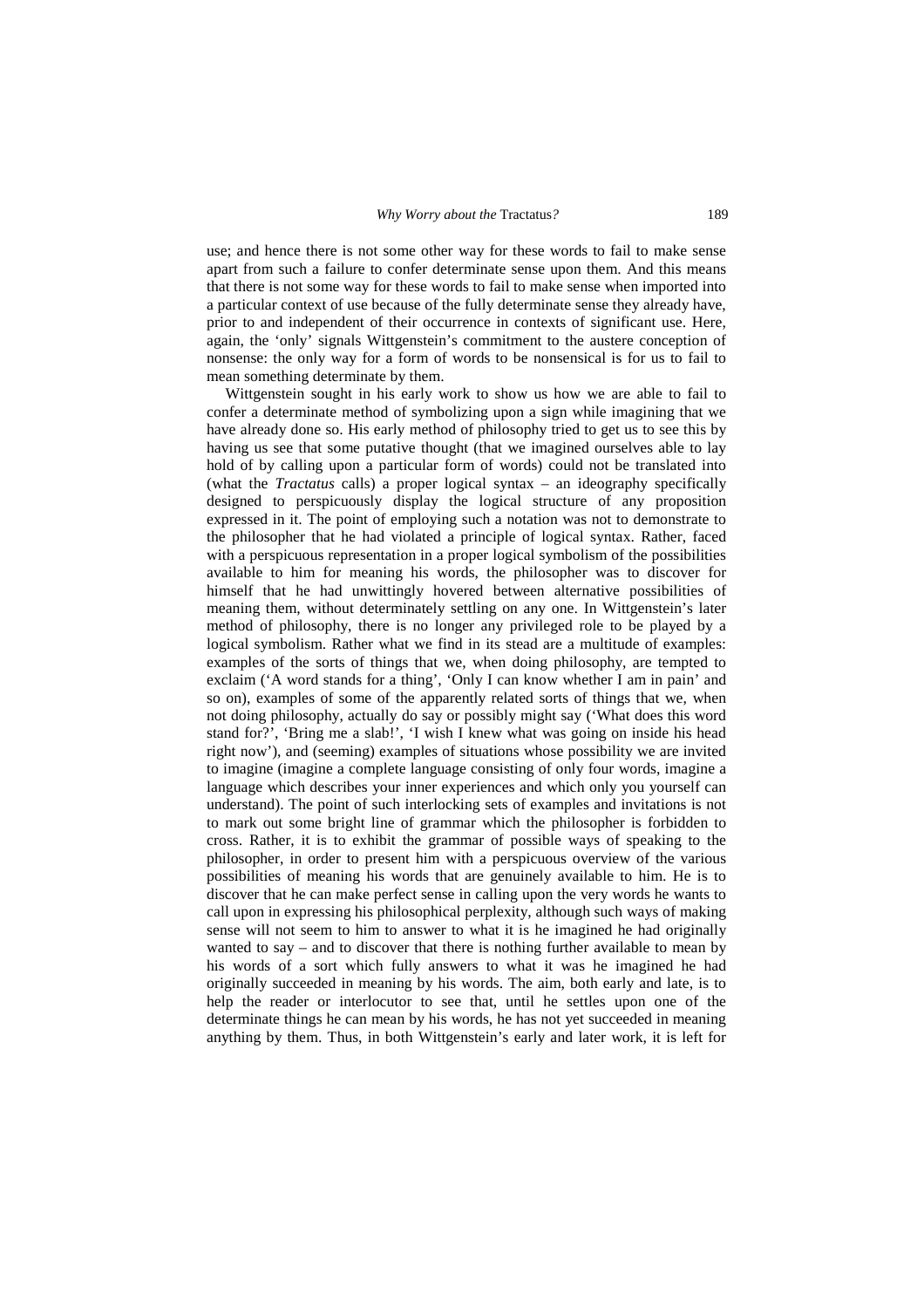the reader to discover *for himself* that the problem with his words lies neither in the words themselves, nor in some inherent incompatibility between his words and their context of use, but in his confused relation with respect to his own words.

 But then where does the change in his philosophy come? Why do the instruments of logical symbolism become irrelevant to his concern? Why, indeed, does he later look upon such instruments with suspicion? In what way does he take his earlier self to be have been seduced by a vision of the crystalline purity of logic? Why does the manner in which his philosophical work is written undergo such a radical transformation? Why does he come to reject the strategy of offering the reader a single continuous ladder which he is to climb up and then throw away? I believe it is only once one has attained a sufficiently resolute view of where the fundamental continuity in Wittgenstein's philosophy lies that it begins to become possible to make real progress with questions such as these and thus to see where the most profound discontinuities in Wittgenstein's philosophy lie.<sup>18</sup>

## **Notes**

1 Bertrand Russell, 'Introduction' to Ludwig Wittgenstein, *Tractatus Logico-Philosophicus*, trans. C.K. Ogden (London: Routledge, 1922), p. 7.

2 I have attempted such contributions elsewhere. See, for example, my 'The Method of the *Tractatus*', in Erich H. Reck (ed.), *From Frege to Wittgenstein: Perspectives on Early Analytic Philosophy* (Oxford: Oxford University Press, 2001).

3 It should be noted that Gordon Baker is no longer in agreement with the views expressed in the passage I go on to cite here from G.P. Baker and P.M.S. Hacker, *Wittgenstein: Rules, Grammar and Necessity* (Oxford: Blackwell, 1985). Indeed, he tells me that his present reading of Wittgenstein, though differing in detail from the one advanced here, is in broad agreement with the criticisms I here make of 'Baker and Hacker'.

4 Ibid., pp. 39–40, 55.<br>5 I believe it was Th I believe it was Thomas Ricketts who first coined this term and its complement – *resolute readings* – in connection with current debates concerning how to read the *Tractatus*.

6 We might reformulate the distinction here sought, in this case by readers of Wittgenstein's last work, to bring the parallels to standard readings of the early Wittgenstein to the fore, by formulating it as a distinction between that which can be *said within the framework of our linguistic practice* and that which can only be *shown through the employment of framework propositions*.

7 I should perhaps make it clear that, in what follows, I do not mean to impugn the bare claim that Wittgenstein thinks, in *On Certainty*, that there are certain propositions – which he calls 'hinge propositions' – that can be said to be true because they are inferentially related to empirical propositions, although it makes no sense to think of them as either confirmable or disconfirmable (any more than I would want to impugn the claim that he thinks, in the *Tractatus*, that there are certain propositions – a subset of those which he calls 'logical propositions' – that can be said to be true, because they are inferentially related to propositions which make a claim on reality, although it makes no sense to think of them as either confirmable or disconfirmable). What I object to are attempts to extend the category of hinge (or framework) propositions in *On Certainty* to include those forms of words which Wittgenstein seeks to expose as nonsense and to exploit this conflation to give a unitary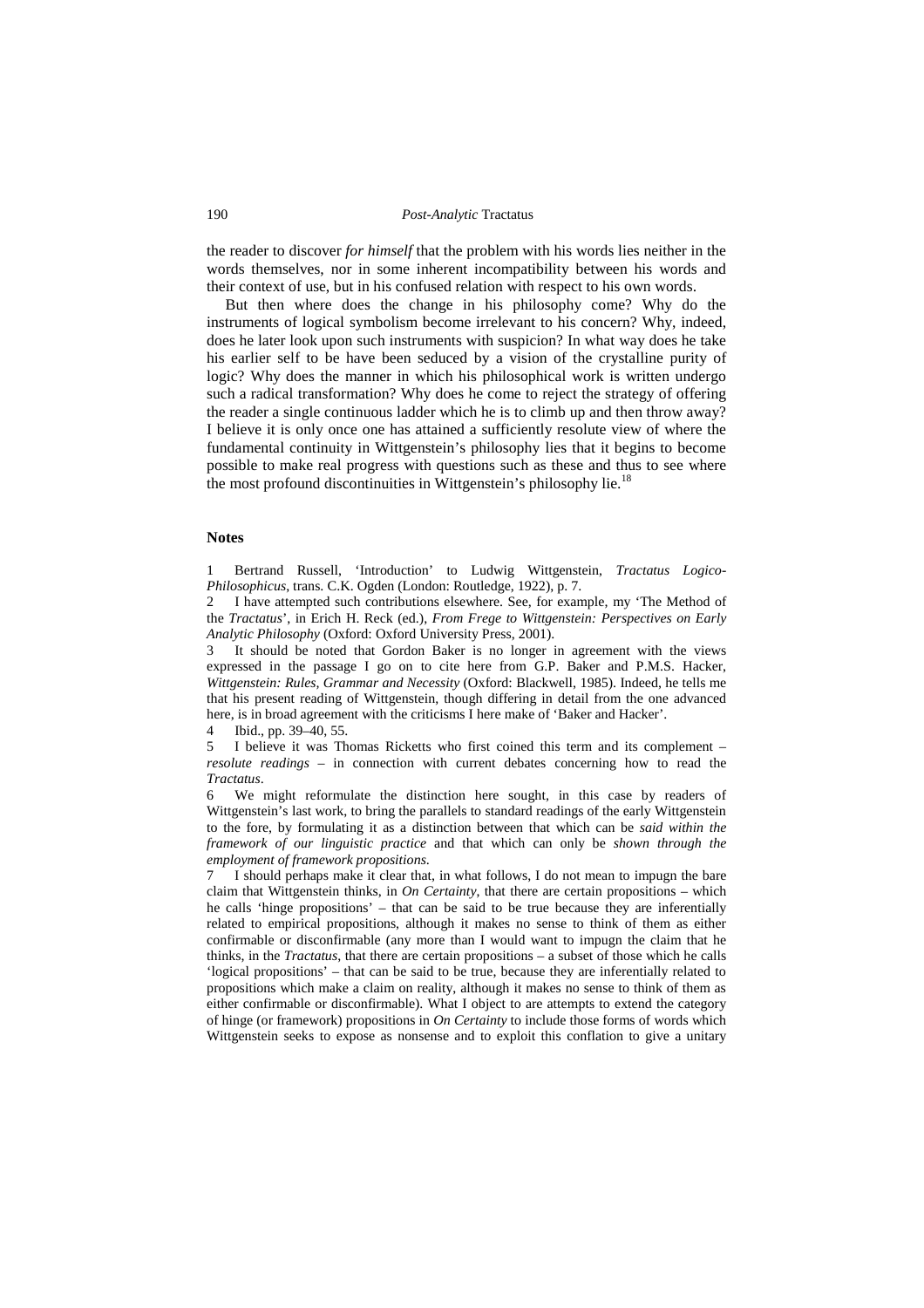account of what sort of thing it is that employments of such forms of words, in common with hinge propositions, are able to 'show'. See Ludwig Wittgenstein, *On Certainty*, ed. G.E.M. Anscombe and G.H. von Wright, trans. D. Paul and G.E.M. Anscombe (Oxford: Blackwell, 1969).

8 Aside from 'The Method of the *Tractatus*', *op. cit.*, n. 2, see also the following papers of mine: 'The Search for Logically Alien Thought: Descartes, Kant, Frege and the *Tractatus*', *Philosophical Topics*, **20** (1), 1991; 'Kierkegaard, Wittgenstein and Nonsense', in T. Cohen, P. Guyer and H. Putnam (eds), *Pursuits of Reason*, (Lubbock: Texas Technical University Press, 1992); 'Throwing Away the Top of the Ladder', *Yale Review*, **79**, (3), 1991; 'Must We Show What We Cannot Say?', in R. Fleming and M. Payne (eds), *The Senses of Stanley Cavell*, Bucknell Review (Lewisburg, PA: Bucknell University Press, 1989); 'Putting Two and Two Together: Kierkegaard, Wittgenstein and the Point of View for Their Work as Authors', in T. Tessin and M. von der Ruhr (eds), *The Grammar of Religious Belief* (London: St Martin's Press, 1995); 'Carnap and Early Wittgenstein on Logical Syntax', in T. McCarthy (ed.), *Wittgenstein in America* (Oxford: Oxford University Press, 2001); 'A Prolegomenon to the Reading of Later Wittgenstein' in C. Mouffe and L. Nagl (eds), *Deconstruction and Pragmatism* (Frankfurt am Main: Peter Lang Press, 2001); 'On Going the Bloody Hard Way in Philosophy', in J. Whittaker (ed.), *The Possibilities of Sense* (New York: Macmillan, 2003); 'What "Ethics" in the *Tractatus* is *Not*' in D.Z. Phillips (ed.), *Wittgenstein on Ethics and Religion* (New York: St Martin's Press, 2005).

9 'The Method of the *Tractatus*', *op. cit.*, n. 2.

10 In the entry entitled 'Nonsense' in Hans-Johann Glock, *A Wittgenstein Dictionary*  (Oxford: Blackwell, 1996), pp. 259–60), Glock is helpfully explicit in attributing the substantial conception of nonsense to the *Tractatus*.

11 In claiming that the *Tractatus* is to be seen as resolving a tension in Frege's thought (between these two different conceptions of nonsense), I touch on an interpretative question about how Frege is to be read. I mean to take sides on this question only in so far as it bears on the claim that Wittgenstein can be fruitfully read as having read Frege in certain ways.

12 'The book will, therefore, draw a limit ... not to thinking, but to the expression of thoughts; for, in order to draw a limit to thinking we should have to be able to think both sides of this limit (we should therefore have to be able to think what cannot be thought).' (Ludwig Wittgenstein, *Tractatus Logico-Philosophicus*, trans. C.K. Ogden (London: Routledge, 1922), Preface, p. 27.)

13 'The limit can, therefore, only be drawn in language and what lies on the other side of the limit will be *simply* nonsense' (Preface, my emphasis). As noted above, the 'simply' here goes with the 'only' over which we paused earlier: 'Every possible proposition is legitimately constructed, and if it has no sense this can *only* be because we have given no meaning to some of its constituent parts' (TLP 5.4733, my emphasis).

14 Commentators fail to notice that what Wittgenstein says in TLP 6.54 is not: '*all* of my sentences are nonsensical' (thus giving rise to the self-defeating problematic that Geach has nicely dubbed *Ludwig's Self-mate*). Rather, TLP 6.54 characterizes the way in which *those* of his propositions which serve as elucidations elucidate. He says: 'my sentences serve as elucidations in the following way: he who understands me recognizes them as nonsensical.' The aim of the passage is *not* to propose a single all-encompassing category into which the diverse sorts of proposition which comprise the work are all to be shoehorned, but rather to explicate how those passages of the work which succeed in bearing its elucidatory burden are meant to work their medicine on the reader.

15 Ludwig Wittgenstein, 'Lectures on Personal Experience', ed. C. Diamond, unpublished, 1935.